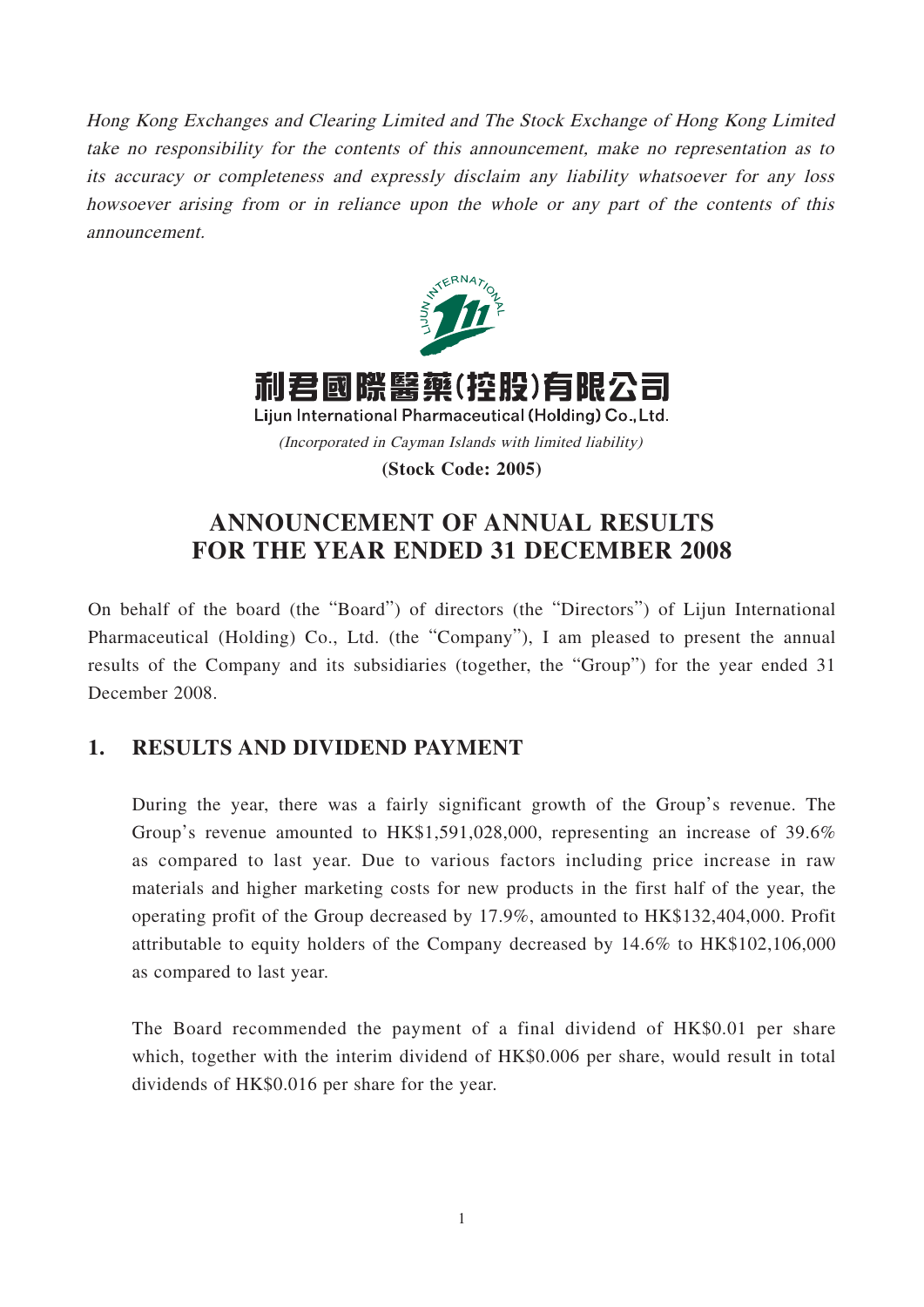### **2. BUSINESS REVIEW**

For the year ended 31 December 2008, the revenue of the Group amounted to approximately HK\$1,591,028,000, representing an increase of 39.6% as compared with HK\$1,139,431,000 in last year. A breakdown of the revenue of the Group for the year ended 31 December 2008 is set out as follows:

|                                    | 2008           |      |                | 2007  |                                                                                                                                 |
|------------------------------------|----------------|------|----------------|-------|---------------------------------------------------------------------------------------------------------------------------------|
|                                    | <b>HK\$000</b> | %    | <b>HK\$000</b> | $\%$  | $% \mathcal{P}_{\mathcal{A}}^{\mathcal{A}}\!\left( \mathcal{A} \right) = \mathcal{A}^{\mathcal{A}}\!\left( \mathcal{A} \right)$ |
| Antibiotics                        |                |      |                |       |                                                                                                                                 |
| Lijunsha                           | 427,838        | 26.9 | 429,560        | 37.7  | (0.4)                                                                                                                           |
| Paiqi                              | 90,426         | 5.7  | 89,909         | 7.9   | 0.6                                                                                                                             |
| <b>Others Antibiotics Finished</b> |                |      |                |       |                                                                                                                                 |
| Products                           | 151,306        | 9.5  | 141,671        | 12.4  | 6.8                                                                                                                             |
| Sub-total                          | 669,570        | 42.1 | 661,140        | 58.0  | 1.3                                                                                                                             |
| Intravenous Infusion Solution      | 573,583        | 36.1 | 240,736        | 21.1  | 138.3                                                                                                                           |
| Non-antibiotics Finished Products  | 236,692        | 14.9 | 185,957        | 16.3  | 27.3                                                                                                                            |
| Sales of bulk pharmaceuticals      | 109,020        | 6.8  | 48,574         | 4.3   | 124.4                                                                                                                           |
| Others                             | 2,163          | 0.1  | 3,024          | 0.3   | (28.5)                                                                                                                          |
| Total                              | 1,591,028      | 100  | 1,139,431      | 100.0 | 39.6                                                                                                                            |

During the year, the macro economic environment of China was complex and changing quickly. In the first half of the year, the prices of energy fuel, raw materials and supplementary materials had been increasing sharply due to inflation. In the second half of the year, the economy was seriously stricken by the global financial crisis. To address the challenging macro economic situation and market change, the Group took advantage of the State's medical system reform, the growth in the size of the domestic pharmaceutical market and the recovery of the industry, and therefore achieved significant increase in the revenue for the year.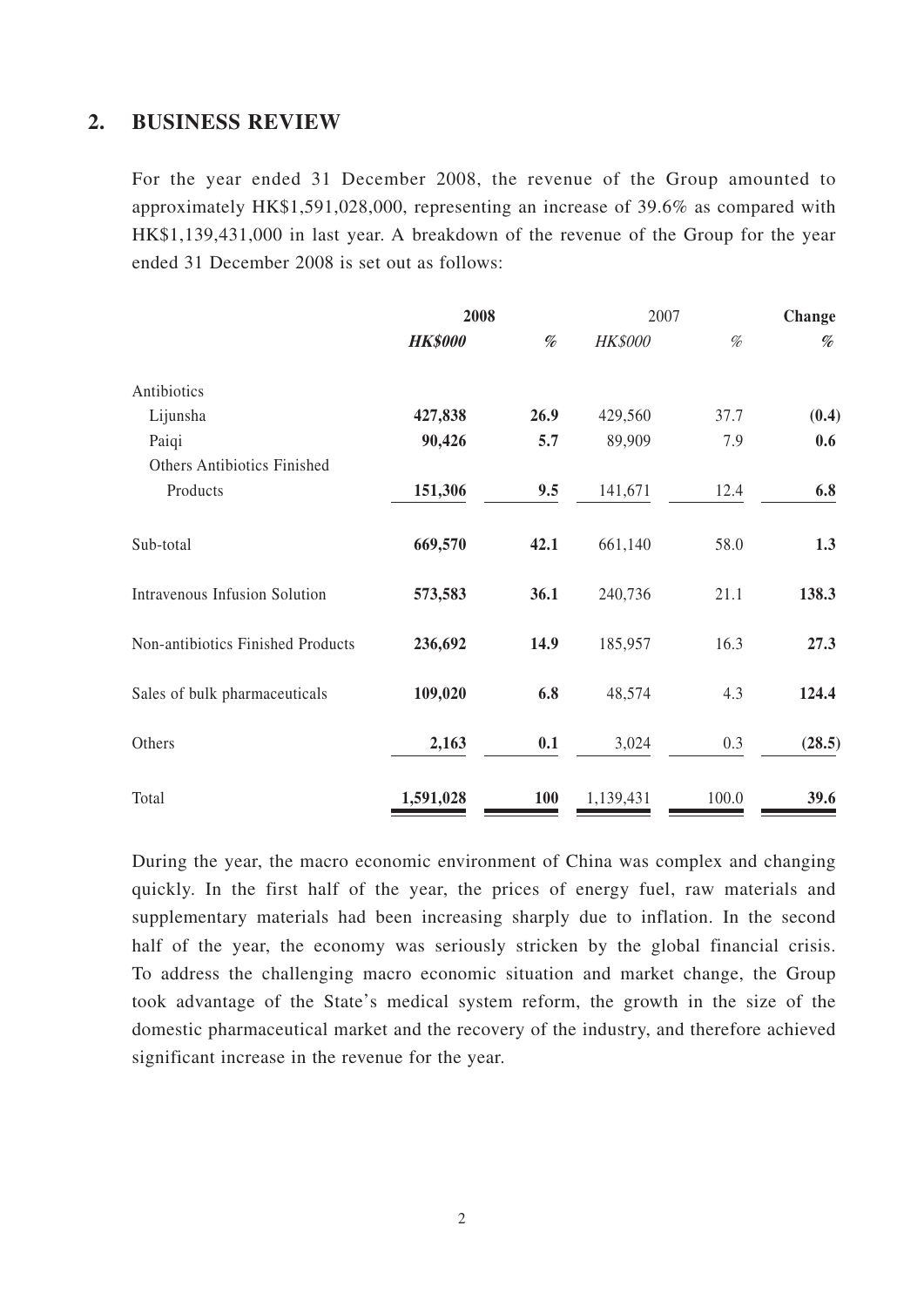#### **(1) Growth in sales of core products**

**Firstly**, there was a stable sales of antibiotics products. By strengthening our business in the prevailing market and tapping into new market segments, the Company endeavoured to maintain its leading position in the macrolide antibiotics market. During the year, the sales of products of the Lijunsha series amounted to HK\$427,838,000, in which the sales of Lijunsha granules targeting at the pediatric market significantly increased by 63.7% as compared to last year. Paiqi and Limaixian, which are third generation macrolide antibiotics, accumulated a sales of over HK\$100,000,000.

**Secondly**, the business of intravenous infusion solutions attained a rapid growth. During the year, the revenue from the business of intravenous infusion solutions amounted to HK\$573,583,000, representing an increase of 32.0% as compared to last year. With our further optimized product portfolio, the Group has successfully expanded and extended its market share. While retaining its production and marketing prominence in basic and therapeutic intravenous infusion products, the Group has achieved an initial scale of a new product series including Amino Acid Infusions, Rinsing Physiological Saline Solutions and Pediatric Infusion Solutions and so on. Through professional academic marketing programmes, the Group kept expanding its soft-package infusion products market share amongst the country's large and medium-sized hospitals, and thus further consolidated its medium-tohigh end market positioning. The sales volumes of PP Plastic Bottle and Non-PVC Soft Bag solutions increased by 37.5% and 78.4% respectively as compared to last year. The quality, production and sales of intravenous infusion solutions of the Group maintained at a leading position in the PRC.

**Thirdly**, as a result of the State's efforts to gradually establish new rural medical systems and the improvement of medical systems in urban communities, the sales of large-scale branded preparations and large-scale basic medicines saw relatively fast growth. The sales of Dobesilate and Lixiding increased by 27.4% and 38.1% respectively as compared to last year, while that of Limaixian represented an increase of 14.6% over last year. The sales of Cephalosporin Antibiotics increased by 35.8% on a year-on-year basis, and the sales of bulk pharmaceuticals increased by 124.4% as compared to that of last year. Both the sale of general medicines and collection of payments increased on a year-on-year basis.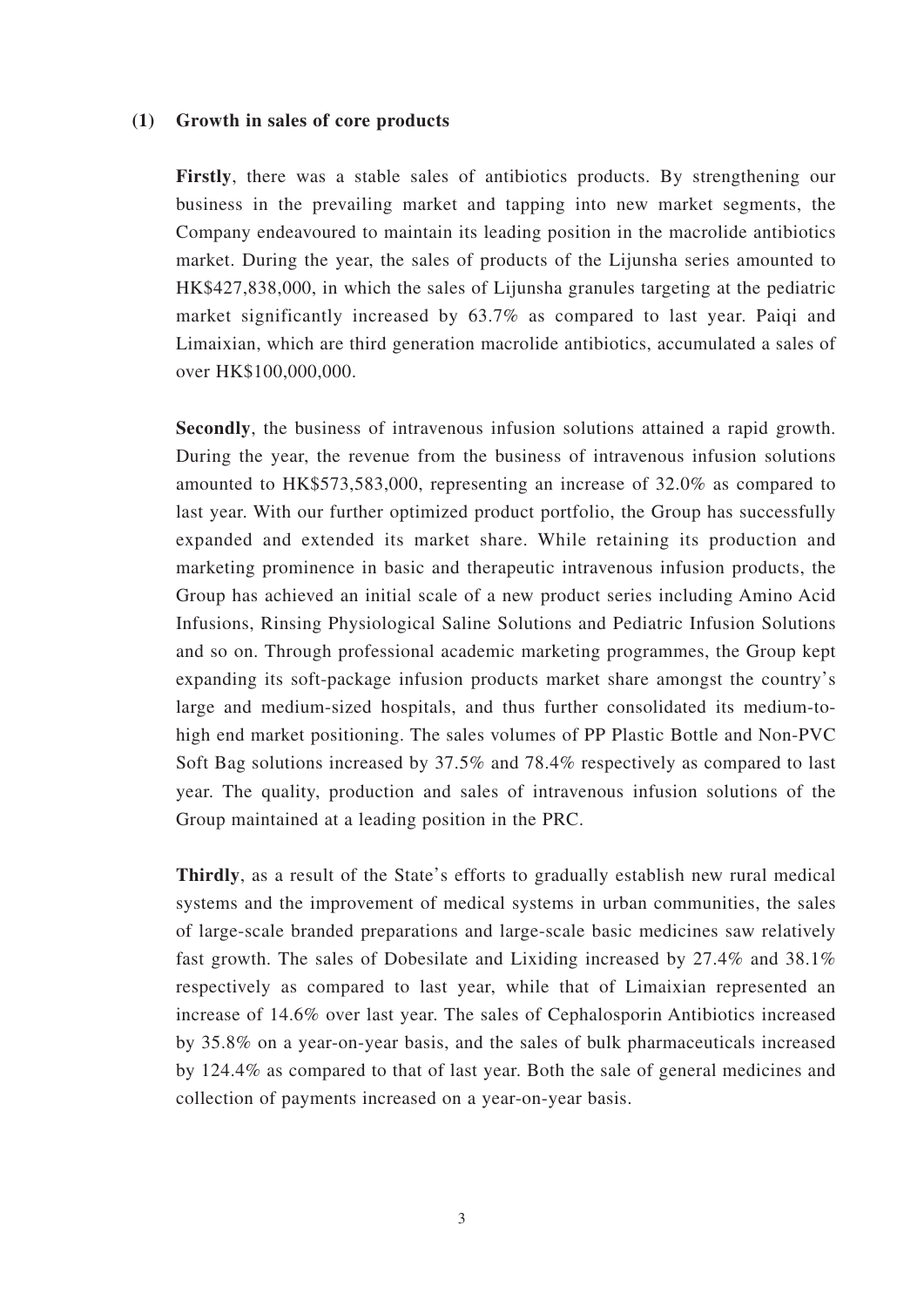**Fourthly**, the Group accelerated its launch of OTC and health care product lines. The Group completed the process of contacting distributors for the product of Lijungai, which enjoyed a sound market image as "a calcium product with dual technology of nano chelate – for its absorption-friendly nature". The sales of OTC pharmaceutical products and healthcare products of the Group increased by 124.4% as compared to last year.

### **(2) Acceleration of the development and industrialized production of new products**

During the year, the Group obtained one national new drug certificate, one national invention patent and eleven new production approvals. The production permit and the national new drug certificate in regard to Type 3.1 new influenza drug, Paracetamol, Loratadine and Pseudoephedrine Sulfate Sustained Release Tablet "Haogan", were granted during the year. As the best anti-influenza drug in the US market, the market prospect of the product is perceived to be promising. This in turn paves the way for our expansion into the market of influenza preparations. A national invention patent in respect of the formulation of Erythromycin was attained as well, and nine new products were introduced to the market. Besides, three innovative medicines for general diseases were included in the new product development scheme of the Shaanxi province upon completion of part of their Pharmacodynamics and Pharmacokinetics research. These products are Type 1.1 new drug for curing Alzheimer's disease, Type 1.5 new drug for gastric mucosal protection, Type 1.5 new anti-influenza drug. Moreover, a number of intravenous infusion solutions and oral preparations with promising market prospects were selected and launched onto the market. We are pleased to see both product innovation and industrialized production have made remarkable achievements. During the year, project funding from the Government amounted to over HK\$4 million.

We collaborated with the Xi'an Fourth Military Medical University to establish the "Shaanxi Provincial Innovative Pharmaceutical Engineering Centre". We also established an open research and development centre for new medicines in Shijiazhuang. The establishment of these centres laid a sound foundation for our development of new products in the future.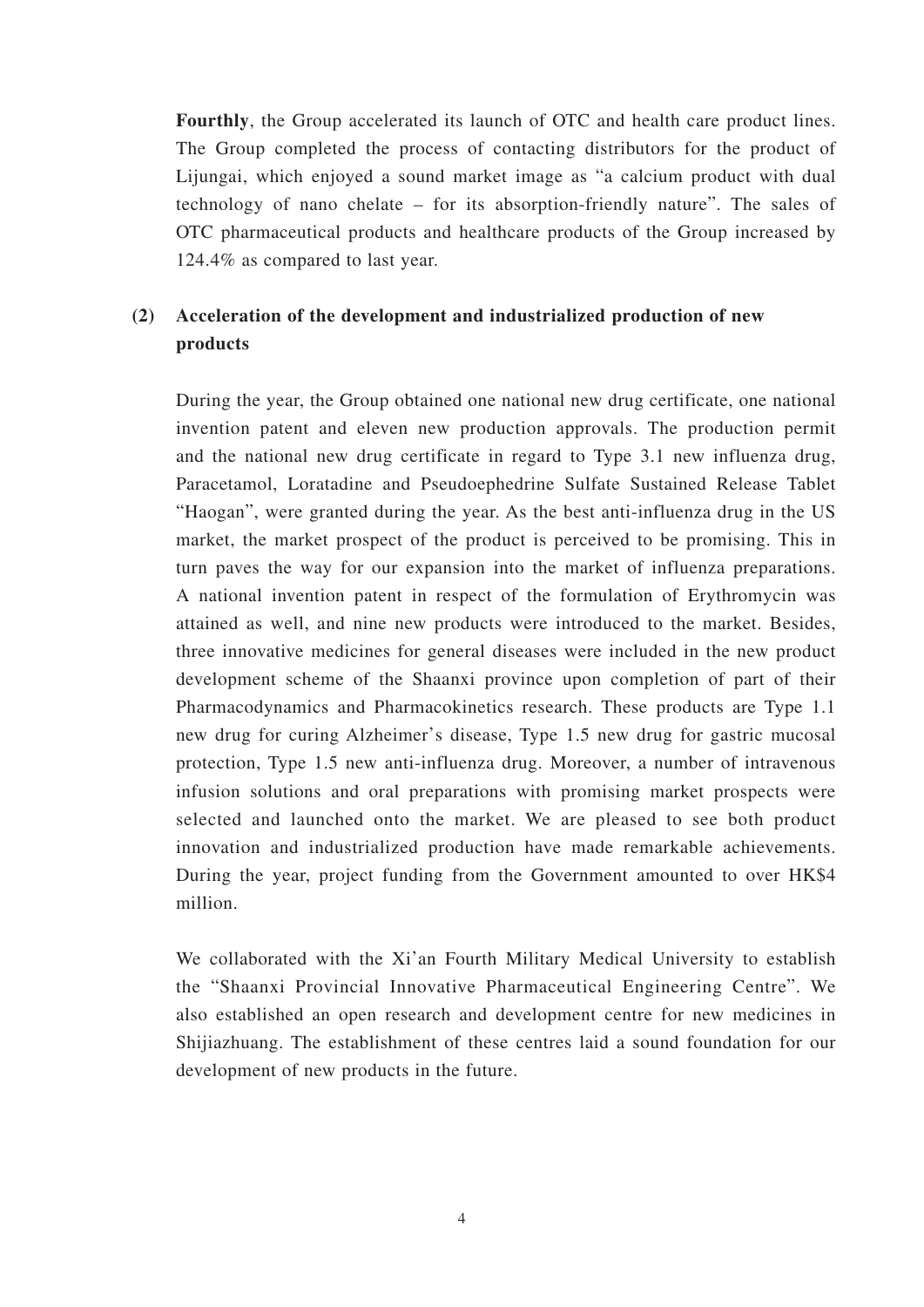### **3. DEVELOPMENT OUTLOOK**

Looking forward to 2009, the ever-spreading of the global financial crisis has caused the macro-economic context to be more acute and the competition of the pharmaceutical market in mainland China to be intensified. Nevertheless, realizing the objective of national health insurance by the introduction of the State's new medical reform will expand the market in a sense of up to hundreds of billions of dollars and create significant development opportunities for the pharmaceutical industry. The Group will leverage on every chance to strengthen our development by focusing on the response to the new medical reform, keeping our eye on any ultimate possible market changes brought about by the implementation of the basic medicines system and the new medical reform, consolidating various characteristics of the Group's products as well as adjusting the strategies for both product development and marketing in time.

#### **(1) To maintain the leading role of Macrolides antibiotics**

In 2009, the Group will enhance its promotion and sales efforts on Lijunsha among sub-dealers and end users mainly at region or county level, while at the same time reinforcing the segment sales of Lijunsha products in form of tablets, capsules and granules. As regards Lijunsha tablets, new opportunities may arise this year after the price adjustment in the market last year. The fast growing momentum of Lijunsha granules will remain strong as well due to our new strategy of focusing on its specifically-designed-for-children version. Moreover, thanks to its capsule's advantage as an exclusive drug form in the State and its high bioavailability and absorbance, coupled with development of new selling points, we expect to see fast growth in the sales of Lijunsha capsules. During the year, we will enhance the sales and promotion of lyophilized powder for injection, capsules, dispersible tablets under the Paiqi series. New models of Azithromycin Suspension will also be introduced. It is hoped that the business scale of our Paiqi series will exceed HK\$100 million in the year. Besides, the Cephalosporin series is likely to maintain its fast growing momentum as shown in 2008 to further expand its scope and gradually develops into another hundred million dollars worth brand.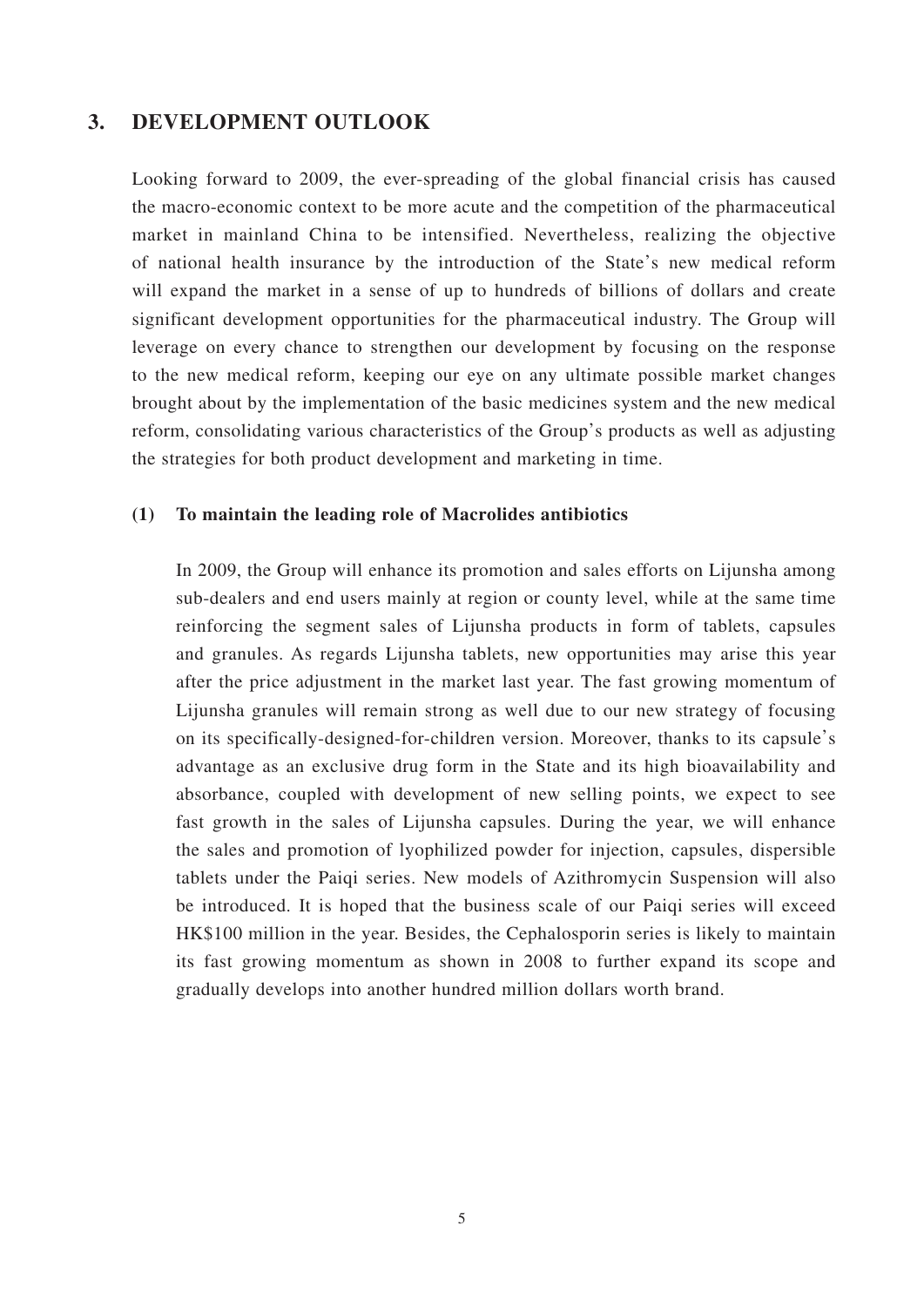#### **(2) Fast growth of intravenous infusion segment**

The Group's new Plastic Bottle production line in Shijiazhuang passed the country's GMP authentication and managed to achieve its goals in the second half year. We will further expand its market shares in regard to therapeutic and plastic soft-packed infusions and oral preparations, while sustaining its fast growing momentum of intravenous infusions. Efforts will also be paid on developing and maintaining our market share in key hospitals and businesses and strengthening strategic partnerships. The Group will continue to strengthen its marketing efforts on new products such as Fluconazole Infusions (Tablets), Dextran Infusions, Amino Acid Infusions, Ozagrel and Sodium Chloride Injections and so on, so as to form a new driving force. On the other hand, international intravenous infusions market is yet to develop by way of more overseas registrations, and widened export channels to keep a healthy momentum of foreign trade.

### **(3) To boost the sales of general medicines and privileged brands**

China will further expand the coverage of its basic medical protection after the issue of new medical reform policies to enhance basic medical protection standards across the country. Large-scale general medicine companies that enjoy the synergy of both scale and branding effect are expected to benefit the most from this trend. The Group have more than 400 production permits for various types of preparations. In 2009, the Group will speed up its selection of right products for the development of simpler, convenient, standardized and lower price brands to cater for the needs of urban communities and new rural markets. We will use every endeavor to introduce our products among end-users in the grassroots market with the aim to increase our market share. Moreover, market development and promotional efforts will also be further enhanced for fast growing products like microcirculation improvement agent "Dobesilate", cardiovascular and cerebrovascular medicine "Lixiding", antiviral drug "Arbidol" and anti-asthmatic drug "Ambroxol Hydrochloride Orally Disintegrating Tablets" to strive for another breakthrough during the year.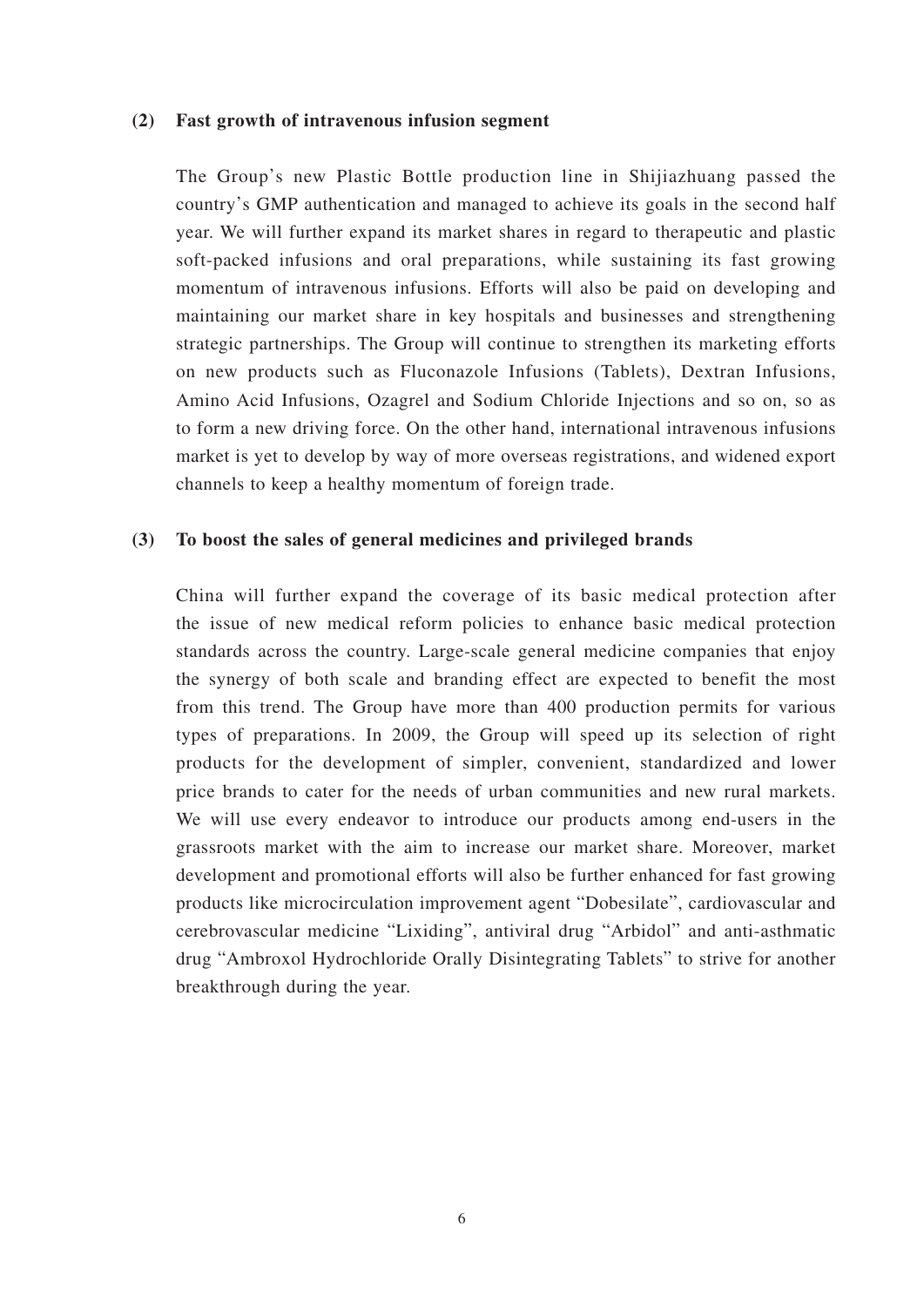### **(4) To speed up the launches and enhance the sales of OTC and healthcare products**

Benefiting from last year's promotion and brand-building efforts on Lijungai products, our focus for the year is on increasing market share, boosting sales, as well as raising the "distribution ratio" of drugstores, the "recommendation ratio" of salesmen and the "purchase ratio" of consumers, with the aim to boost the sales of products. By working with professional planning companies to formulate business strategies and explore new distribution channels for the Group while boosting and facilitating promotion, we are committed to boost the sales volume of Shengtai oral solutions and Zijin soft capsules. Moreover, with respect to Type 3.1 new influenza drug, Paracetamol, Loratadine and Pseudoephedrine Sulfate Sustained Release Tablet "Haogan", the production permit of which was granted last year, innovative strategy will be adopted for the business planning in order to promote it as a famous brand. These several products are expected to bring new growing points to the Group's sales.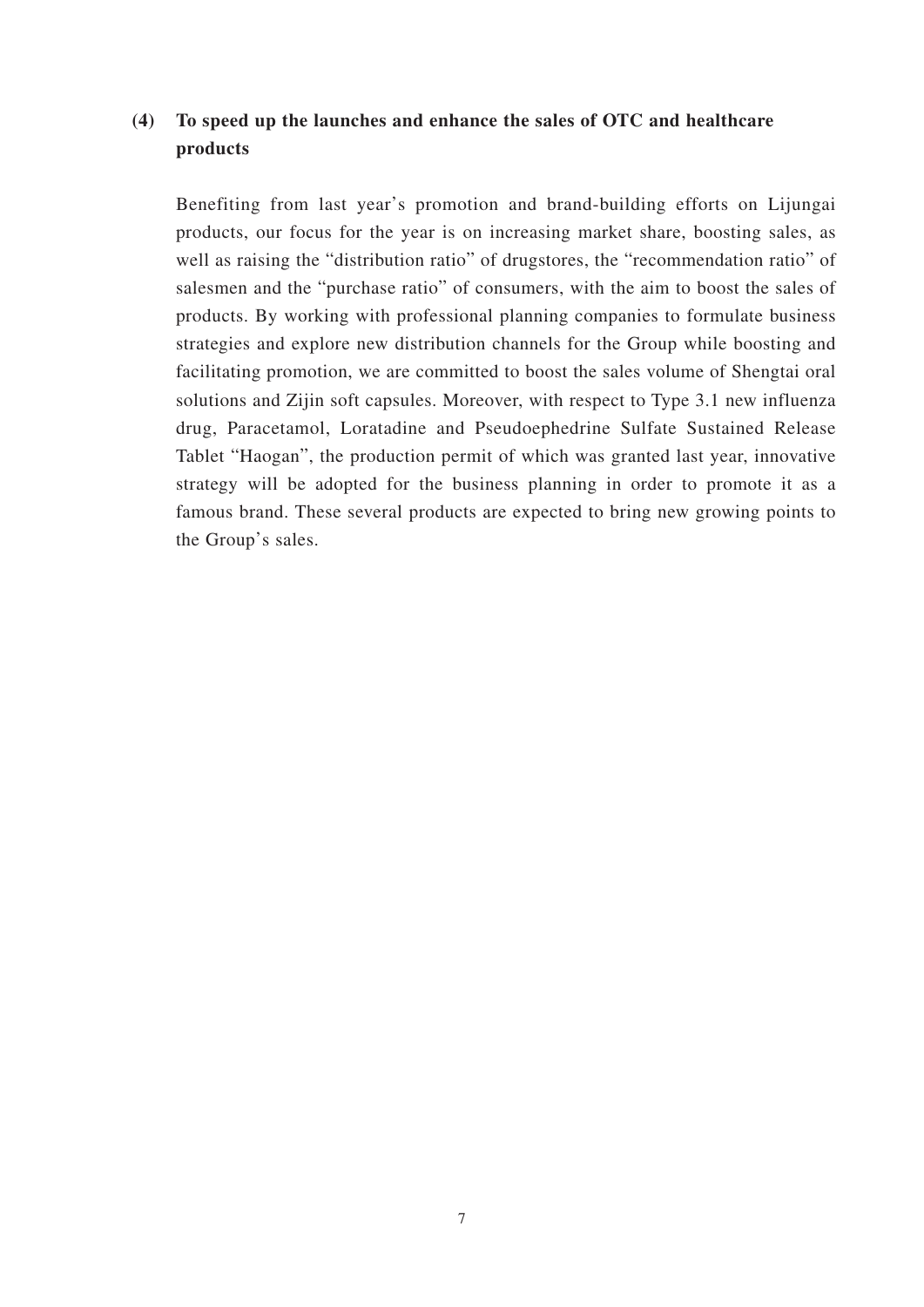# **CONSOLIDATED INCOME STATEMENT**

For the year ended 31 December 2008

(All amounts in Hong Kong Dollars unless otherwise stated)

|                                               |                | 2008            | 2007       |
|-----------------------------------------------|----------------|-----------------|------------|
|                                               | <b>Note</b>    | <b>HK\$'000</b> | HK\$'000   |
| Revenue                                       | $\mathfrak{Z}$ | 1,591,028       | 1,139,431  |
| Cost of sales                                 | 10             | (863, 496)      | (560, 936) |
| <b>Gross profit</b>                           |                | 727,532         | 578,495    |
| Selling and marketing costs                   | 10             | (389,091)       | (290, 754) |
| General and administrative expenses           | 10             | (221, 817)      | (150, 778) |
| Other gains $-$ net                           | $\mathfrak{Z}$ | 15,780          | 24,354     |
| <b>Operating profit</b>                       |                | 132,404         | 161,317    |
| Finance income                                | $\overline{4}$ | 2,100           | 3,871      |
| Finance costs                                 | $\overline{4}$ | (41, 222)       | (33, 186)  |
| Finance costs - net                           |                | (39, 122)       | (29,315)   |
| Profit before income tax                      |                | 93,282          | 132,002    |
| Income tax credit/(expense)                   | 5              | 8,914           | (12, 442)  |
| Profit for the year                           |                | 102,196         | 119,560    |
| <b>Attributable to:</b>                       |                |                 |            |
| Equity holders of the Company                 |                | 102,106         | 119,530    |
| Minority interest                             |                | 90              | 30         |
|                                               |                | 102,196         | 119,560    |
| Earnings per share for profit attributable to |                |                 |            |
| the equity holders of the Company             |                |                 |            |
| (expressed in HK\$ per share)                 |                |                 |            |
| $-$ Basic                                     | 6              | 0.050           | 0.069      |
| - Diluted                                     | 6              | 0.050           | 0.067      |
| <b>Dividends</b>                              | 7              | 32,432          | 32,236     |
|                                               |                |                 |            |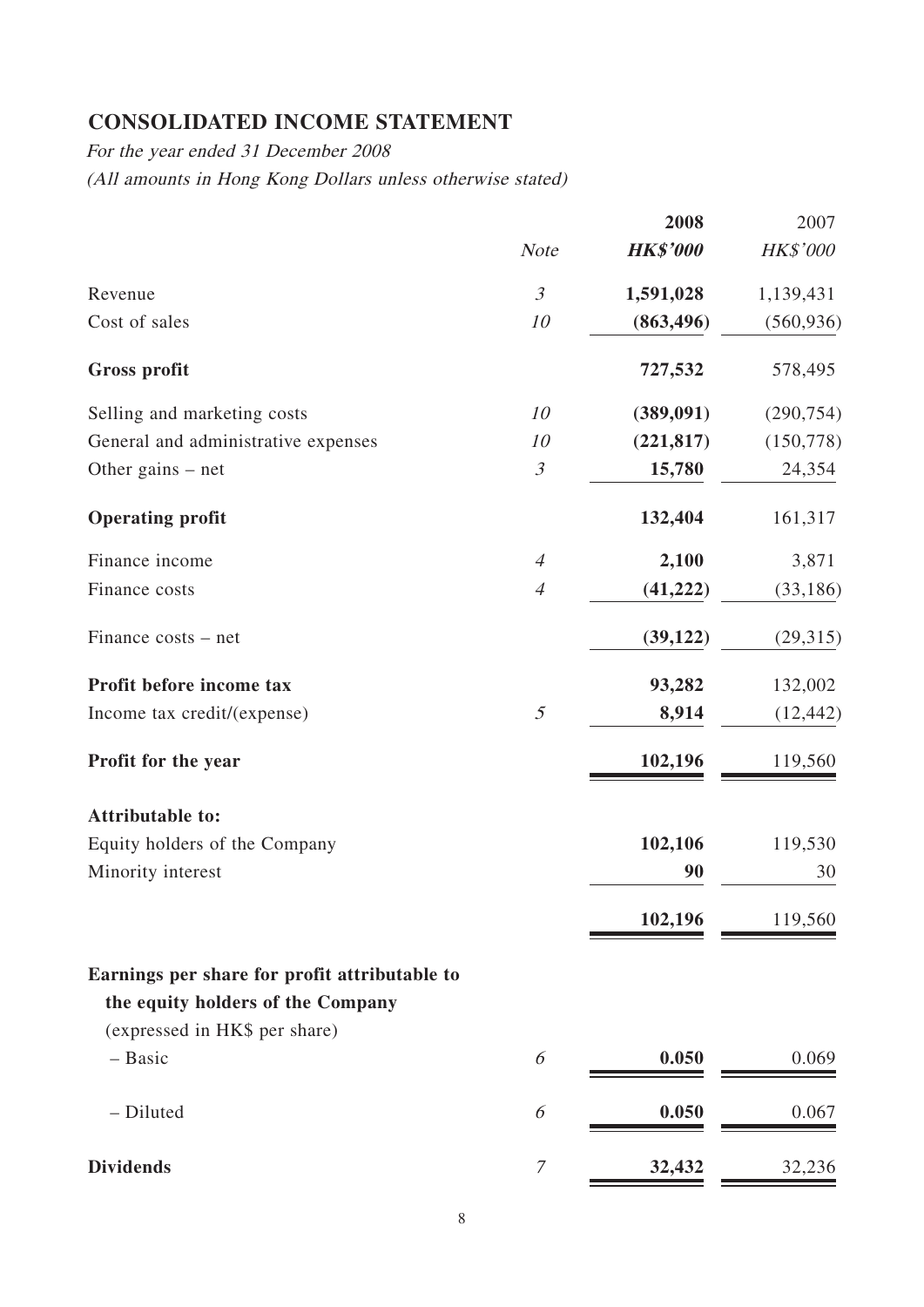# **CONSOLIDATED BALANCE SHEET**

As at 31 December 2008 (All amounts in Hong Kong Dollars unless otherwise stated)

|                                                       |             | 2008            | 2007      |
|-------------------------------------------------------|-------------|-----------------|-----------|
|                                                       | <b>Note</b> | <b>HK\$'000</b> | HK\$'000  |
| <b>ASSETS</b>                                         |             |                 |           |
| <b>Non-current assets</b>                             |             |                 |           |
| Land use rights                                       |             | 214,036         | 68,032    |
| Property, plant and equipment                         |             | 792,855         | 719,605   |
| Intangible assets                                     |             | 566,440         | 550,073   |
| Deferred income tax assets                            |             | 15,626          | 13,553    |
| Available-for-sale financial assets                   |             | 146             | 4,303     |
|                                                       |             | 1,589,103       | 1,355,566 |
| <b>Current assets</b>                                 |             |                 |           |
| Inventories                                           |             | 225,783         | 190,403   |
| Trade and bills receivables                           | 8           | 414,103         | 330,806   |
| Financial assets at fair value through profit or loss |             | 2,608           | 493       |
| Prepayments, deposits and other receivables           |             | 44,165          | 53,616    |
| Pledged bank deposits                                 |             | 16,232          | 42,976    |
| Cash and cash equivalents                             |             | 219,453         | 98,983    |
|                                                       |             | 922,344         | 717,277   |
| <b>Total assets</b>                                   |             | 2,511,447       | 2,072,843 |
| <b>EQUITY</b>                                         |             |                 |           |
| Capital and reserves attributable to                  |             |                 |           |
| equity holders of the Company                         |             |                 |           |
| Share capital                                         |             | 46,959          | 44,080    |
| Reserves                                              |             | 1,321,885       | 1,151,216 |
|                                                       |             | 1,368,844       | 1,195,296 |
| <b>Minority interests</b>                             |             | 945             | 800       |
| <b>Total equity</b>                                   |             | 1,369,789       | 1,196,096 |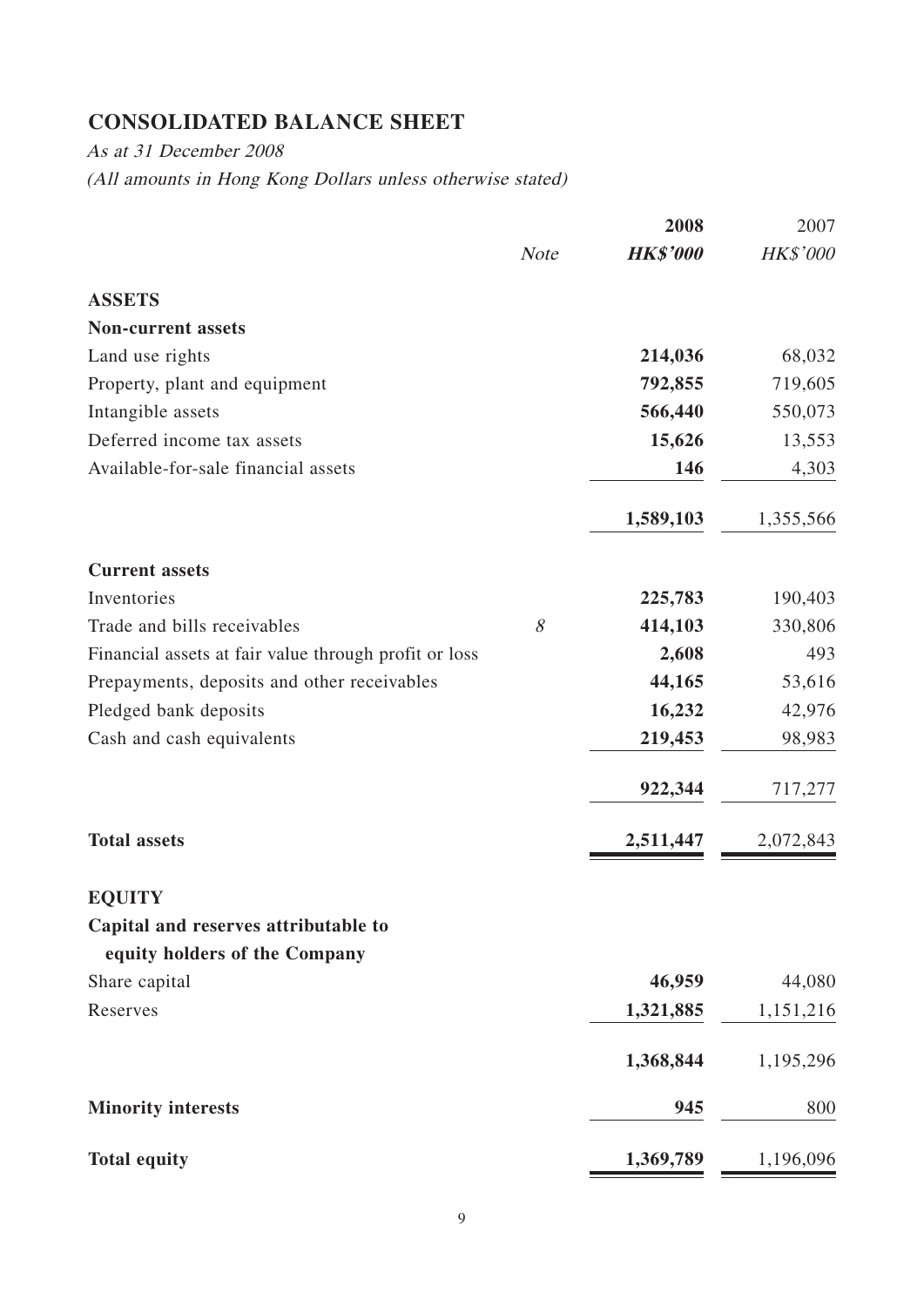|                                              |             | 2008            | 2007      |
|----------------------------------------------|-------------|-----------------|-----------|
|                                              | <b>Note</b> | <b>HK\$'000</b> | HK\$'000  |
| <b>LIABILITIES</b>                           |             |                 |           |
| <b>Non-current liabilities</b>               |             |                 |           |
| <b>Borrowings</b>                            |             | 62,428          | 90,519    |
| Convertible bonds                            |             | 132,720         | 151,135   |
| Deferred income tax liabilities              |             | 37,019          | 41,999    |
| Deferred revenue                             |             | 4,649           |           |
| Long-term payables                           |             | 15,661          | 17,649    |
|                                              |             | 252,477         | 301,302   |
| <b>Current liabilities</b>                   |             |                 |           |
| Trade and bills payable                      | 9           | 143,046         | 137,933   |
| Advanced receipts from customers             |             | 15,978          | 23,368    |
| Accruals and other payables                  |             | 195,876         | 109,438   |
| Income tax payable                           |             | 6,317           | 22,366    |
| <b>Borrowings</b>                            |             | 527,964         | 282,340   |
|                                              |             | 889,181         | 575,445   |
| <b>Total liabilities</b>                     |             | 1,141,658       | 876,747   |
| <b>Total equity and liabilities</b>          |             | 2,511,447       | 2,072,843 |
| Net current assets                           |             | 33,163          | 141,832   |
| <b>Total assets less current liabilities</b> |             | 1,622,266       | 1,497,398 |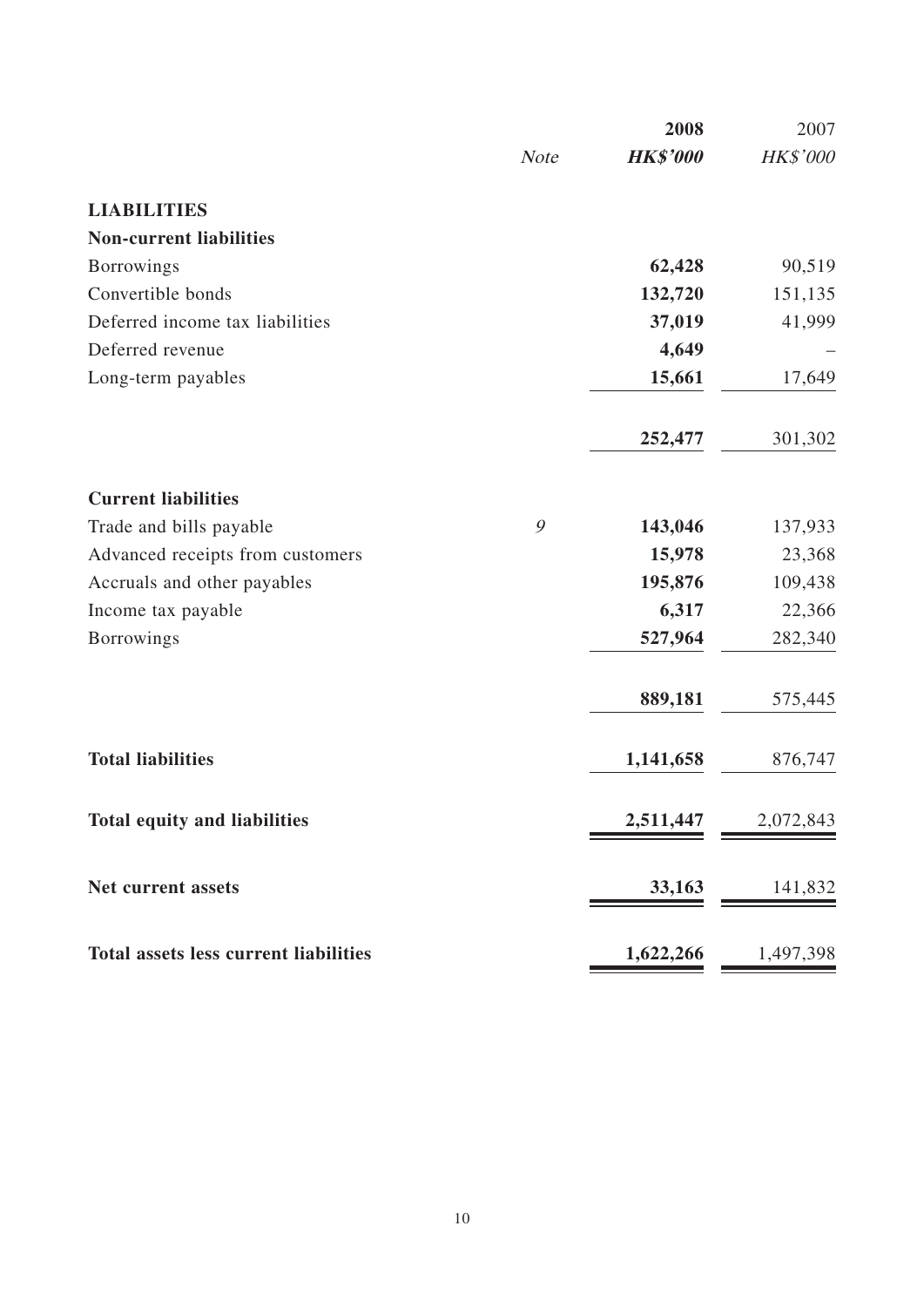# **SELECTED NOTES TO THE CONSOLIDATED FINANCIAL STATEMENTS**

(All amounts in Hong Kong Dollars unless otherwise stated)

#### **1. Basis of preparation**

The consolidated financial statements are presented in Hong Kong Dollars ("HK\$"), unless otherwise stated. In 2008, Group has changed the presentation currency of the consolidated financial statements from Chinese Renminbi ("RMB") to HK\$.

The consolidated financial statements of the Group have been prepared in accordance with Hong Kong Financial Reporting Standards ("HKFRS") issued by the Hong Kong Institute of Certified Public Accountants ("HKICPA"). The consolidated financial statements have been prepared under the historical cost convention, as modified by the revaluation of available-for-sale financial assets, financial assets and financial liabilities at fair value through profit or loss.

The preparation of financial statements in conformity with HKFRS requires the use of certain critical accounting estimates. It also requires management to exercise its judgment in the process of applying the Group's accounting policies.

#### **(a) Amendment and interpretation effective in 2008 and relevant to the Group's operations**

- HKAS 39, 'Financial instruments: Recognition and measurement', amendment on reclassification of financial assets permits reclassification of certain financial assets out of the held-for-trading and available-for-sale categories if specified conditions are met. The related amendment to HKFRS 7, 'Financial instruments: Disclosures', introduces disclosure requirements with respect to financial assets reclassified out of the held-for-trading and available-for-sale categories. The amendments are effective prospectively for annual period starting from 1 July 2008. These amendments do not have any impact on the Group's financial statements, as the Group has not reclassified any financial assets.
	- HK(IFRIC) Int 11, 'HKFRS 2 Group and treasury share transactions', provides guidance on whether share-based transactions involving treasury shares or involving group entities (for example, options over a parent's shares) should be accounted for as equity-settled or cashsettled share-based payment transactions in the stand-alone accounts of the parent and group companies. This interpretation does not have any impact on the Group's financial statements as the Group has already adopted the principles that are consistent with HK(IFRIC) – Int 11.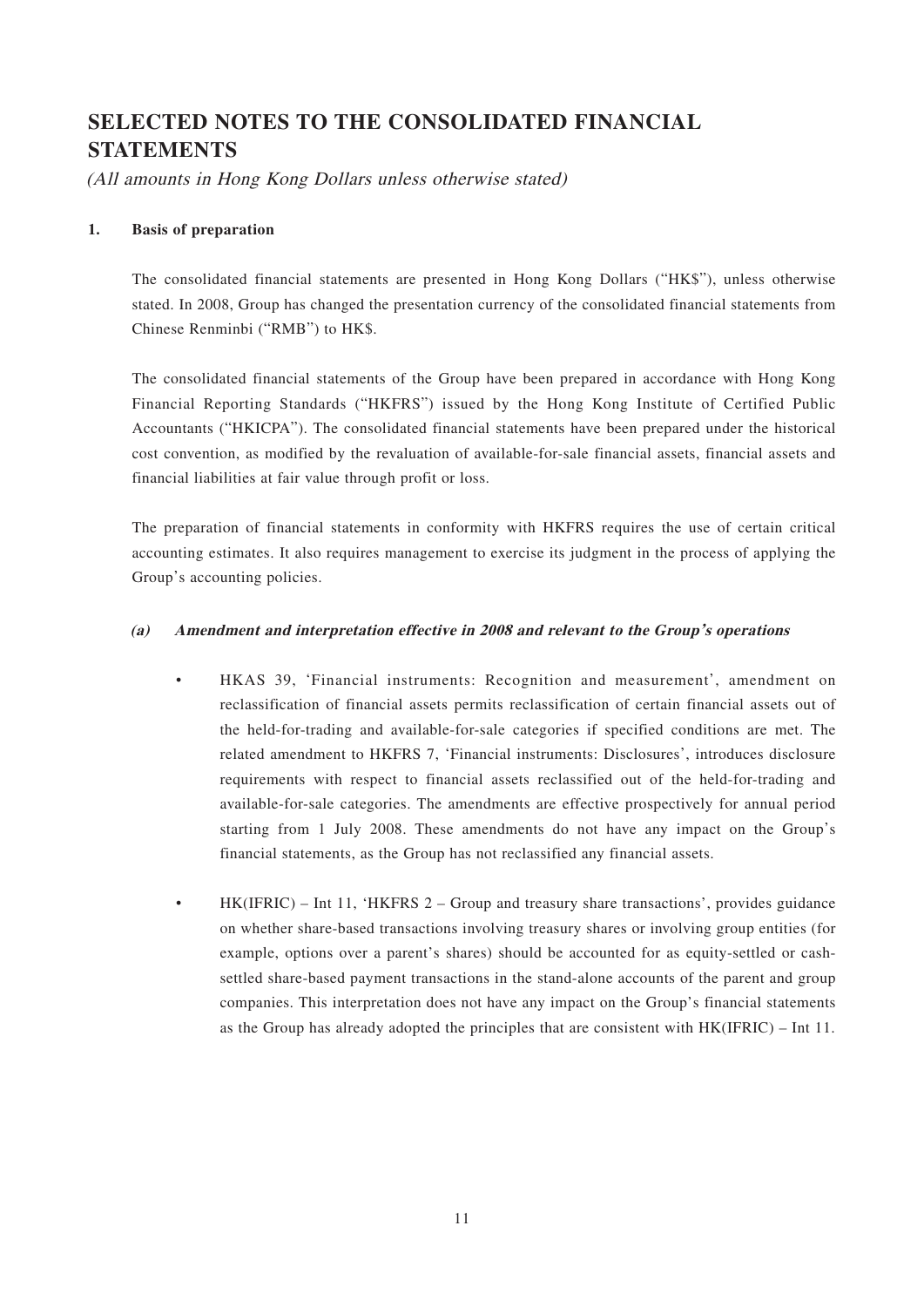#### **(b) Interpretations to standards effective in 2008 but not relevant to the Group's operations**

The following interpretations to published standards are mandatory for accounting periods beginning on or after 1 January 2008 but are currently not relevant to the Group's operations:

- HK(IFRIC) Int 12, 'Service concession arrangements'.
- HK(IFRIC) Int 14, 'HKAS 19 The limit on a defined benefit asset, minimum funding requirements and their interaction'.

Detailed changes in accounting policies are disclosed in annual report 2008.

#### **2. Segment information**

#### **(a) Primary reporting – Business segments**

As at 31 December 2008, the Group operated in two business segments: (i) manufacturing and sale of intravenous infusion solution, and (ii) manufacturing and sale of antibiotics and others.

The segment results for the year ended 31 December 2008 are as follows:

|                                            | <b>Intravenous</b><br>infusion<br>solution<br><b>HK\$'000</b> | <b>Antibiotics</b><br>and others<br><b>HK\$'000</b> | <b>Unallocated</b><br><b>HK\$'000</b> | <b>Total</b><br><b>HK\$'000</b> |
|--------------------------------------------|---------------------------------------------------------------|-----------------------------------------------------|---------------------------------------|---------------------------------|
| Revenue                                    | 573,583                                                       | 1,017,445                                           |                                       | 1,591,028                       |
| Operating profit/(loss)<br>segment results | 113,020                                                       | 50,745                                              | (31, 361)                             | 132,404                         |
| Finance income                             |                                                               |                                                     |                                       | 2,100                           |
| Finance costs                              |                                                               |                                                     |                                       | (41, 222)                       |
| Profit before income tax                   |                                                               |                                                     |                                       | 93,282                          |
| Income tax income                          |                                                               |                                                     |                                       | 8,914                           |
| Profit for the year                        |                                                               |                                                     |                                       | 102,196                         |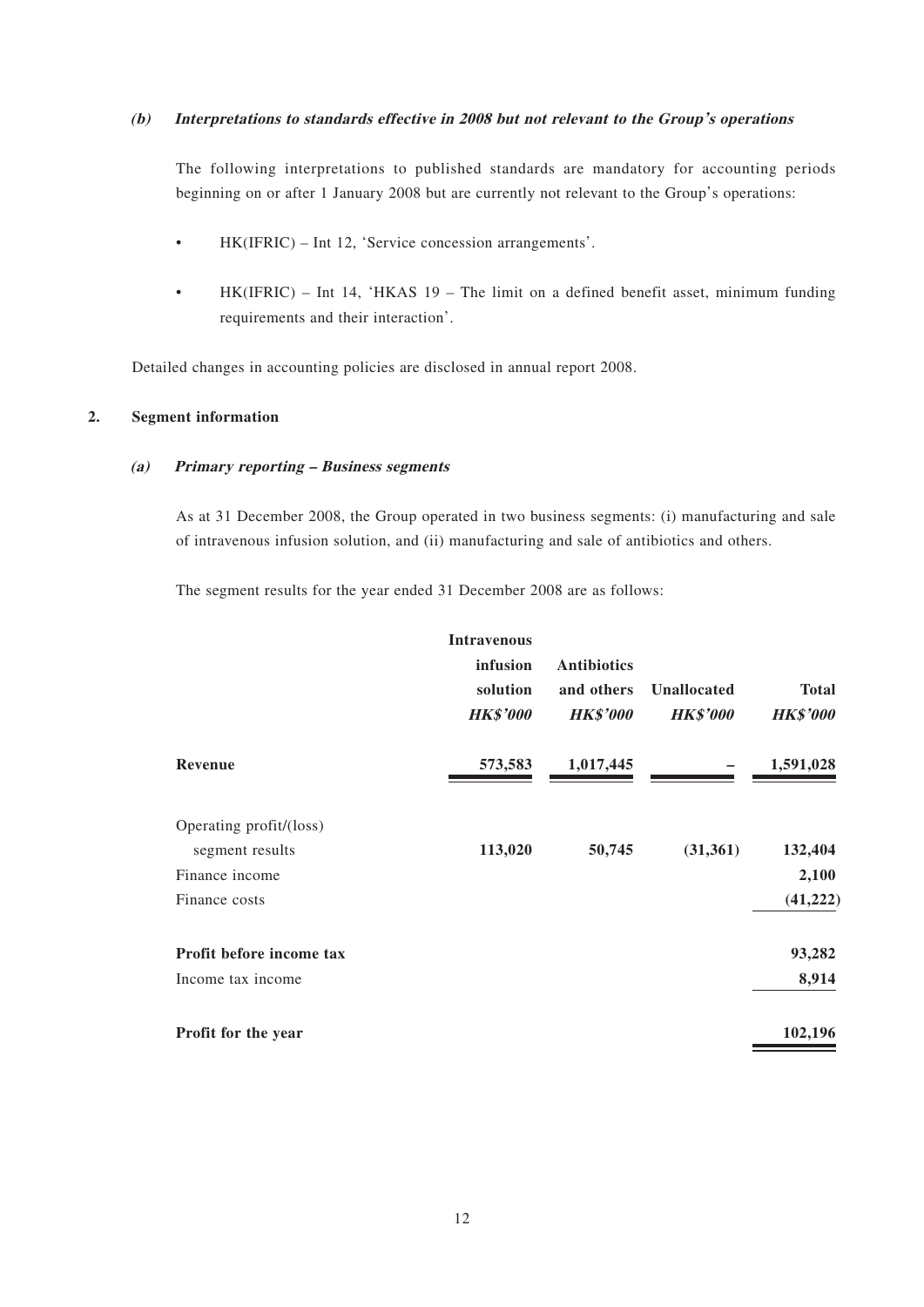Other segment items included in the consolidated income statement for the year ended 31 December 2008 are as follows:

|                                   | <b>Intravenous</b><br>infusion<br>solution<br><b>HK\$'000</b> | <b>Antibiotics</b><br>and others<br><b>HK\$'000</b> | <b>Unallocated</b><br><b>HK\$'000</b> | <b>Total</b><br><b>HK\$'000</b> |
|-----------------------------------|---------------------------------------------------------------|-----------------------------------------------------|---------------------------------------|---------------------------------|
| Amortisation of land use rights   | 1,524                                                         | 337                                                 |                                       | 1,861                           |
| Depreciation of property,         |                                                               |                                                     |                                       |                                 |
| plant and equipment               | 35,881                                                        | 31,743                                              | 626                                   | 68,250                          |
| Amortisation of intangible assets | 15,988                                                        | 1,093                                               |                                       | 17,081                          |
| Impairment of inventories         |                                                               | 6,601                                               |                                       | 6,601                           |
| Impairment of receivables         |                                                               | 13,699                                              |                                       | 13,699                          |
| Research and development expenses | 2,282                                                         | 7,127                                               |                                       | 9,409                           |

The segment results for the year ended 31 December 2007 are as follows:

|                          | Intravenous     |                 |                 |                 |
|--------------------------|-----------------|-----------------|-----------------|-----------------|
|                          | infusion        | Antibiotics     |                 |                 |
|                          | solution        | and others      | Unallocated     | Total           |
|                          | <b>HK\$'000</b> | <b>HK\$'000</b> | <b>HK\$'000</b> | <b>HK\$'000</b> |
| Revenue                  | 240,736         | 898,695         |                 | 1,139,431       |
| Operating profit/(loss)  |                 |                 |                 |                 |
| segment results          | 58,663          | 118,347         | (15,693)        | 161,317         |
| Finance income           |                 |                 |                 | 3,871           |
| Finance costs            |                 |                 |                 | (33, 186)       |
| Profit before income tax |                 |                 |                 | 132,002         |
| Income tax expense       |                 |                 |                 | (12, 442)       |
| Profit for the year      |                 |                 |                 | 119,560         |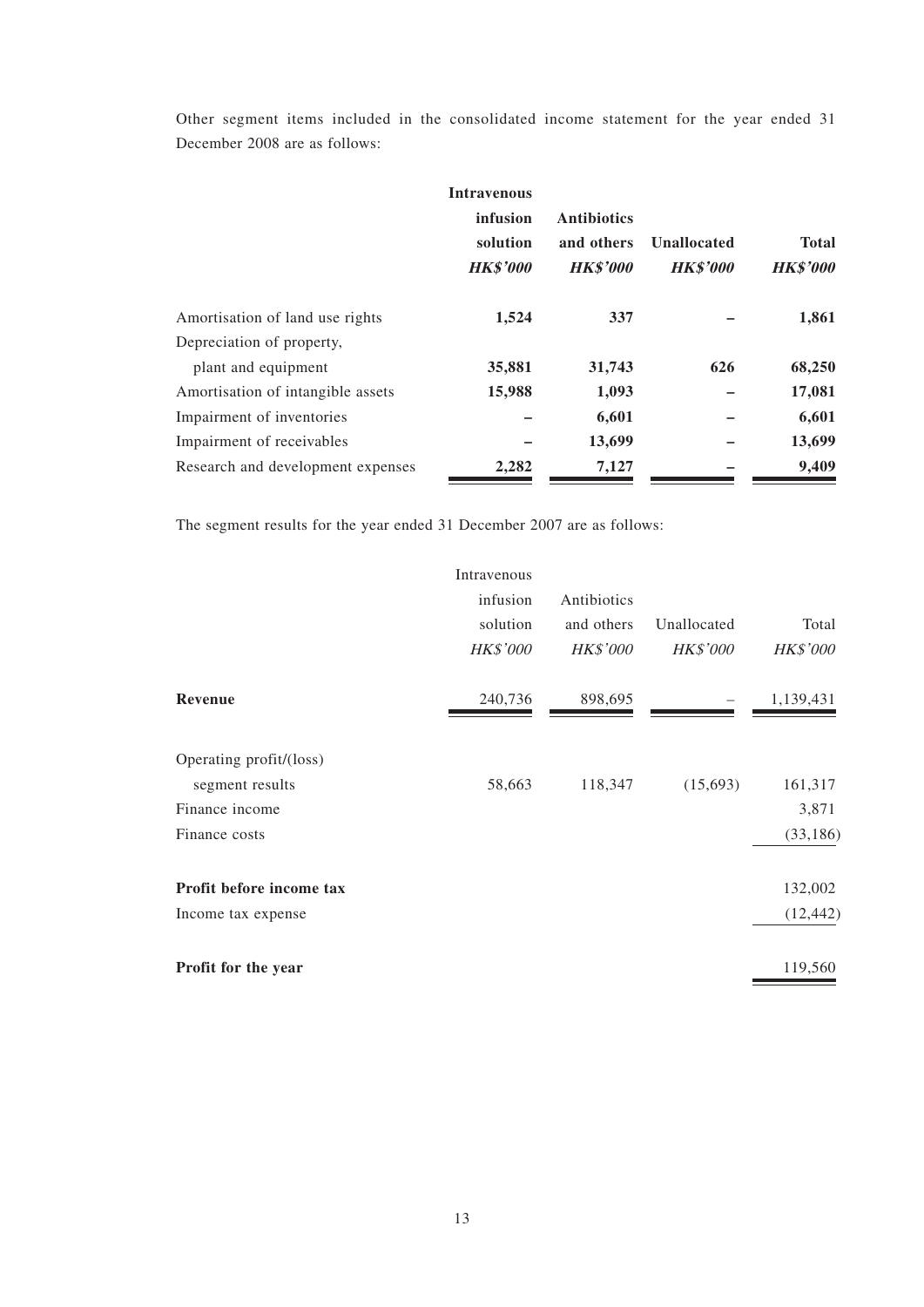Other segment items included in the consolidated income statement for the year ended 31 December 2007 are as follows:

|                                       | Intravenous     |                 |                 |                 |
|---------------------------------------|-----------------|-----------------|-----------------|-----------------|
|                                       | infusion        | Antibiotics     |                 |                 |
|                                       | solution        | and others      | Unallocated     | Total           |
|                                       | <b>HK\$'000</b> | <b>HK\$'000</b> | <b>HK\$'000</b> | <b>HK\$'000</b> |
| Amortisation of land use rights       | 714             | 391             |                 | 1,105           |
| Depreciation of property,             |                 |                 |                 |                 |
| plant and equipment                   | 15,127          | 31,740          | 598             | 47,465          |
| Amortisation of intangible assets     | 1,267           | 1,038           |                 | 2,305           |
| Reversal of impairment of inventories |                 | (82)            |                 | (82)            |
| Impairment of receivables             |                 | 1,641           |                 | 1,641           |
| Research and development expenses     | 722             | 4,867           |                 | 5,589           |

The segment assets and liabilities at 31 December 2008 and capital expenditure for the year then ended are as follows:

|                     | <b>Intravenous</b>                      |                                                     |                                       |                                 |
|---------------------|-----------------------------------------|-----------------------------------------------------|---------------------------------------|---------------------------------|
|                     | infusion<br>solution<br><b>HK\$'000</b> | <b>Antibiotics</b><br>and others<br><b>HK\$'000</b> | <b>Unallocated</b><br><b>HK\$'000</b> | <b>Total</b><br><b>HK\$'000</b> |
| Total assets        | 1,367,351                               | 1,090,135                                           | 53,961                                | 2,511,447                       |
| Total liabilities   | 364,093                                 | 479,095                                             | 298,470                               | 1,141,658                       |
| Capital expenditure | 149,062                                 | 198,152                                             | 183                                   | 347,397                         |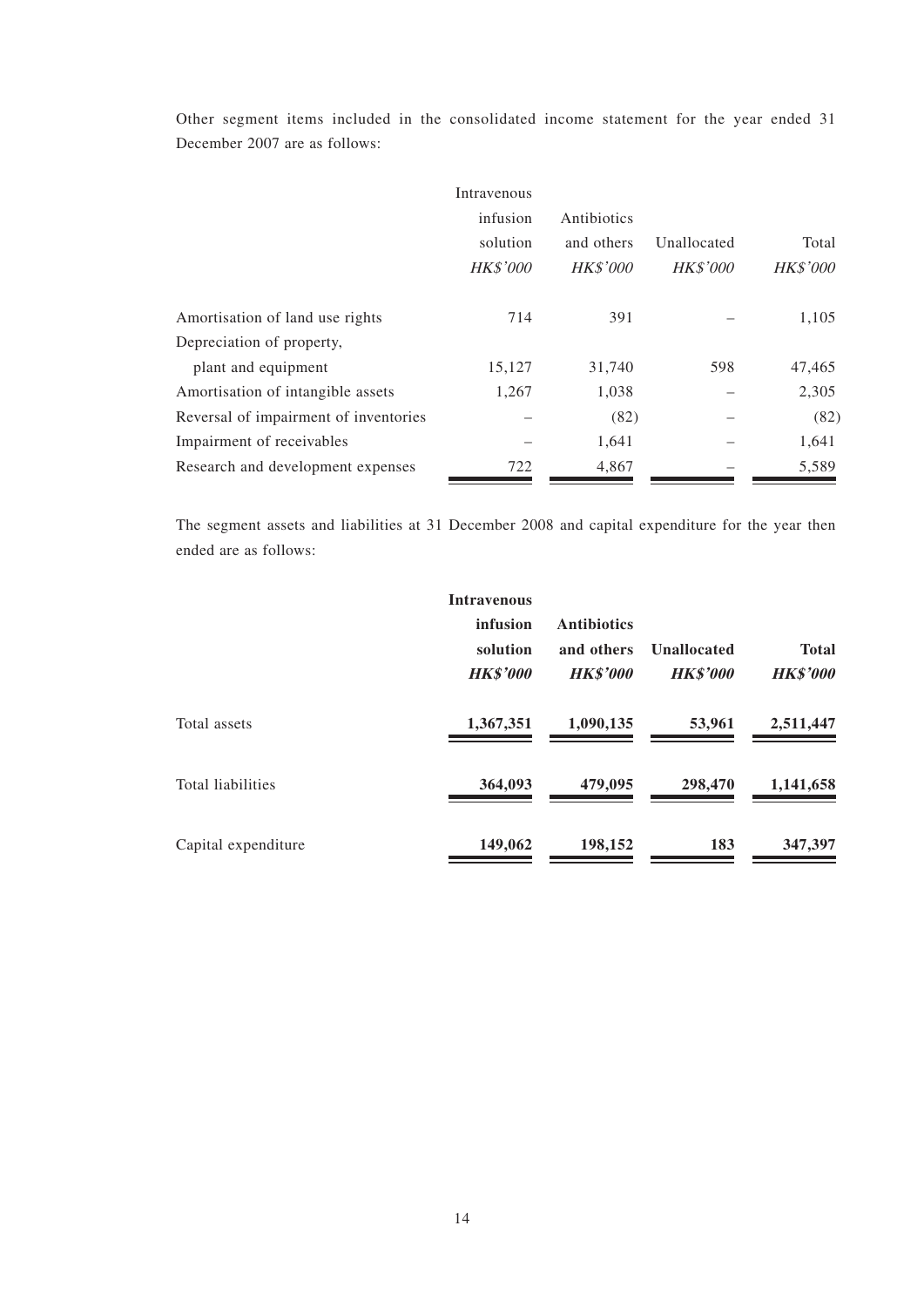|                          | Intravenous<br>infusion<br>solution<br><b>HK\$'000</b> | Antibiotics<br>and others<br><b>HK\$'000</b> | Unallocated<br><b>HK\$'000</b> | Total<br><b>HK\$'000</b> |
|--------------------------|--------------------------------------------------------|----------------------------------------------|--------------------------------|--------------------------|
| Total assets             | 1,133,013                                              | 899,465                                      | 40,365                         | 2,072,843                |
| <b>Total liabilities</b> | 277,010                                                | 307,497                                      | 292,240                        | 876,747                  |
| Capital expenditure      | 919,619                                                | 40,982                                       | 1,231                          | 961,832                  |

The segment assets and liabilities at 31 December 2007 and capital expenditure for the year then ended are as follows:

Unallocated operating loss mainly contributed by share-based compensation in respect of share options granted to directors and employees and other corporate expenses.

Segment assets consist primarily of land use rights, property, plant and equipment, intangible assets, inventories, trade, bills and other receivables, pledged bank deposits and cash and cash equivalents. Unallocated assets mainly comprise corporate cash and deferred income tax assets.

Segment liabilities comprise mainly operating liabilities. Unallocated liabilities mainly comprise deferred income tax liabilities, corporate borrowings and convertible bonds.

Capital expenditure comprises additions to land use rights, property, plant and equipment, and intangible assets, include additions resulting from acquisitions through business combinations.

#### **(b) Secondary reporting format – Geographical segments**

The Group mainly operates in Mainland China. Substantially all of the Group's assets are located in Mainland China. Accordingly, no analysis by geographical segments is presented.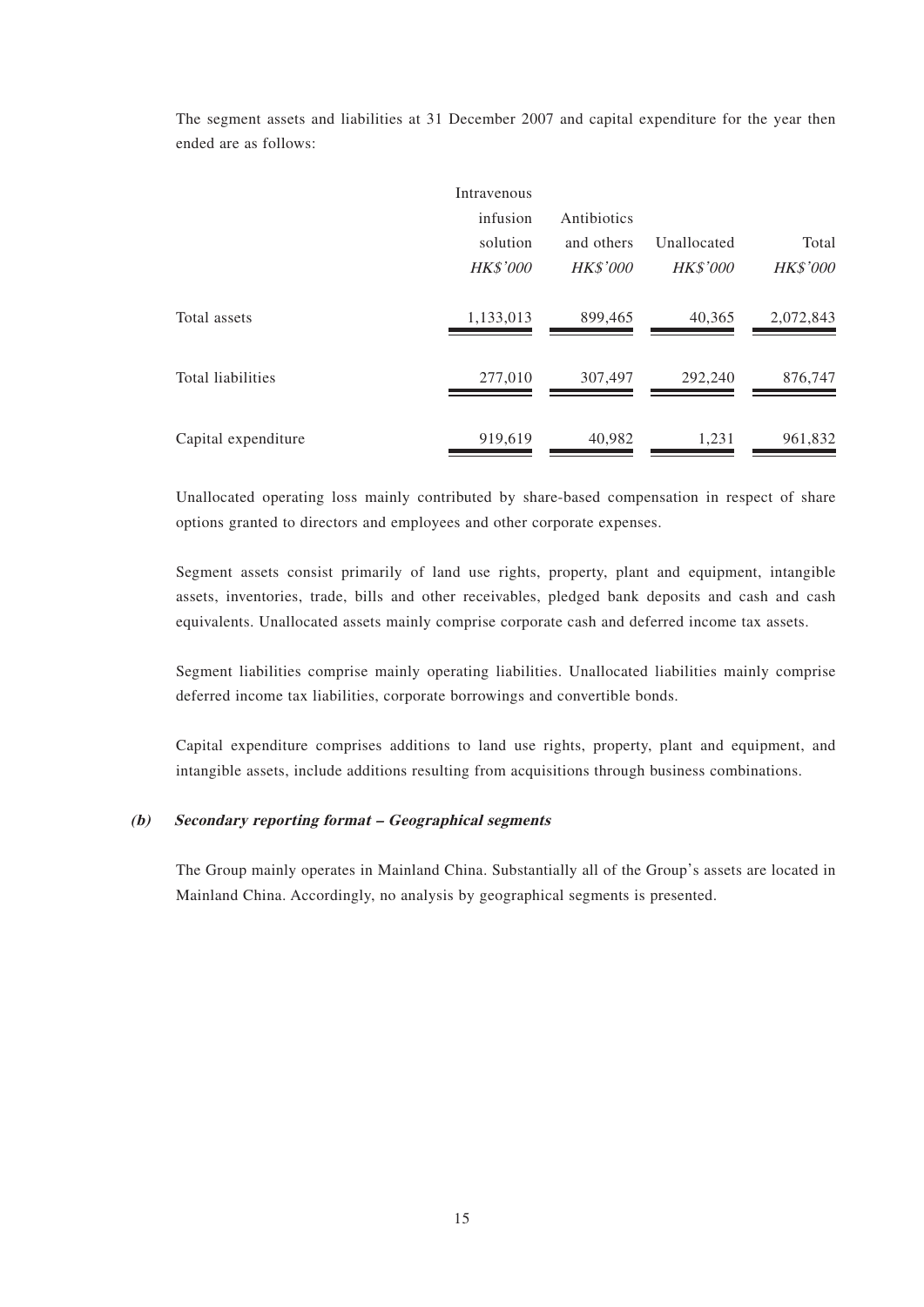### **3. Revenue and other gains – Group**

The Group is principally engaged in the manufacturing and sale of pharmaceutical products. Revenue recognised is as follows:

|                                                           | 2008            | 2007      |
|-----------------------------------------------------------|-----------------|-----------|
|                                                           | <b>HK\$'000</b> | HK\$'000  |
| Revenue:                                                  |                 |           |
| - Sales of pharmaceutical products                        | 1,582,546       | 1,134,712 |
| - Sales of raw materials and by products                  | 4,645           | 847       |
| - Processing income                                       | 1,773           | 2,332     |
| - Rental income                                           | 2,064           | 1,540     |
|                                                           | 1,591,028       | 1,139,431 |
| Other gains – net:                                        |                 |           |
| - Gain on disposal of a subsidiary                        | 8,420           |           |
| - Gain on disposal of available-for-sale financial assets | 429             |           |
| - Gain on disposal of financial assets at fair value      |                 |           |
| through profit or loss                                    | 830             | 17,208    |
| - Change in fair value of financial assets at fair value  |                 |           |
| through profit or loss                                    | (2, 116)        |           |
| - Gain on redemption of convertible bonds                 | 5,745           |           |
| - Subsidy income                                          | 2,442           | 525       |
| $-$ Others                                                | 30              | 6,621     |
|                                                           | 15,780          | 24,354    |
|                                                           | 1,606,808       | 1,163,785 |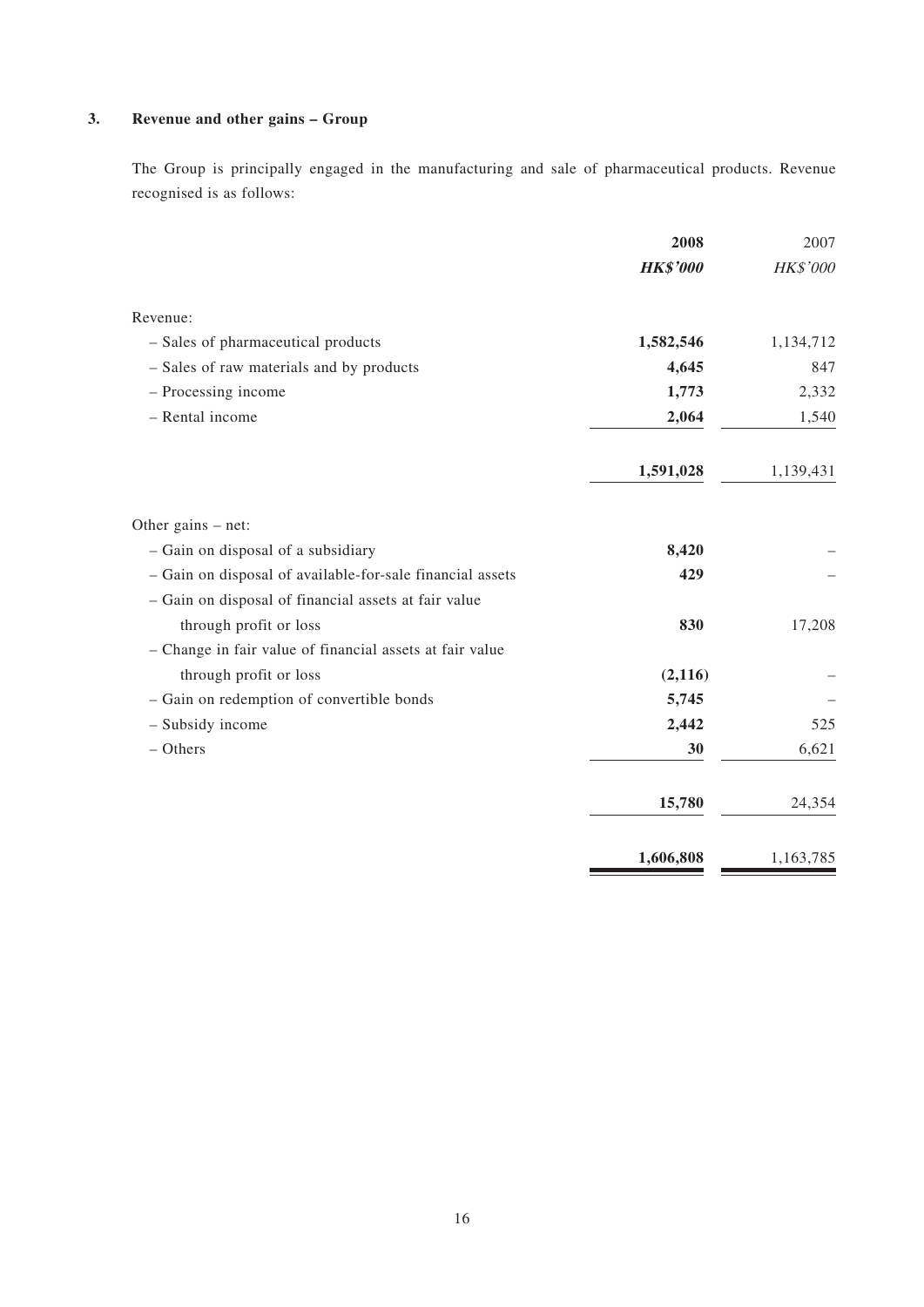#### **4. Finance income and costs – Group**

|                                                        | 2008            | 2007            |
|--------------------------------------------------------|-----------------|-----------------|
|                                                        | <b>HK\$'000</b> | <b>HK\$'000</b> |
| Finance income – Interest income on bank deposits      | 2,100           | 3,871           |
| Finance costs                                          |                 |                 |
| - Interest expense of bank borrowings wholly repayable |                 |                 |
| within five years                                      | 27,344          | 18,895          |
| - Discount of bills receivables                        | 6,420           | 5,824           |
| - Convertible bonds                                    | 13,442          | 8,526           |
| - Net exchange gain on bank borrowings                 | (5,984)         | (59)            |
|                                                        | 41,222          | 33,186          |

#### **5. Income tax (credit)/expense – Group**

The Company is incorporated in Cayman Islands as an exempted company and, accordingly, is exempted from payment of Cayman Islands income tax.

The Group had no assessable profits in Hong Kong and, accordingly, no Hong Kong profits tax was provided.

Subsidiaries established and operated in Mainland China are subject to Mainland China Enterprise Income Tax ("EIT") at a rate of 25% for the year ended 31 December 2008 (2007: 24%). Xi'an Lijun Pharmaceutical Co., Ltd and Shijiazhuang No.4 Pharmaceutical Co., Ltd, being wholly foreign owned enterprises, have obtained approvals from the relevant Mainland China Tax Bureau for their entitlement of exemption from EIT for the first two years and 50% reduction in EIT for the next three years, commencing from the earlier of first profitable year after offsetting all unexpired tax losses carried forward from the previous years or 1 January 2008, in accordance with the relevant tax rules and regulations applicable to foreign investment enterprises in Mainland China.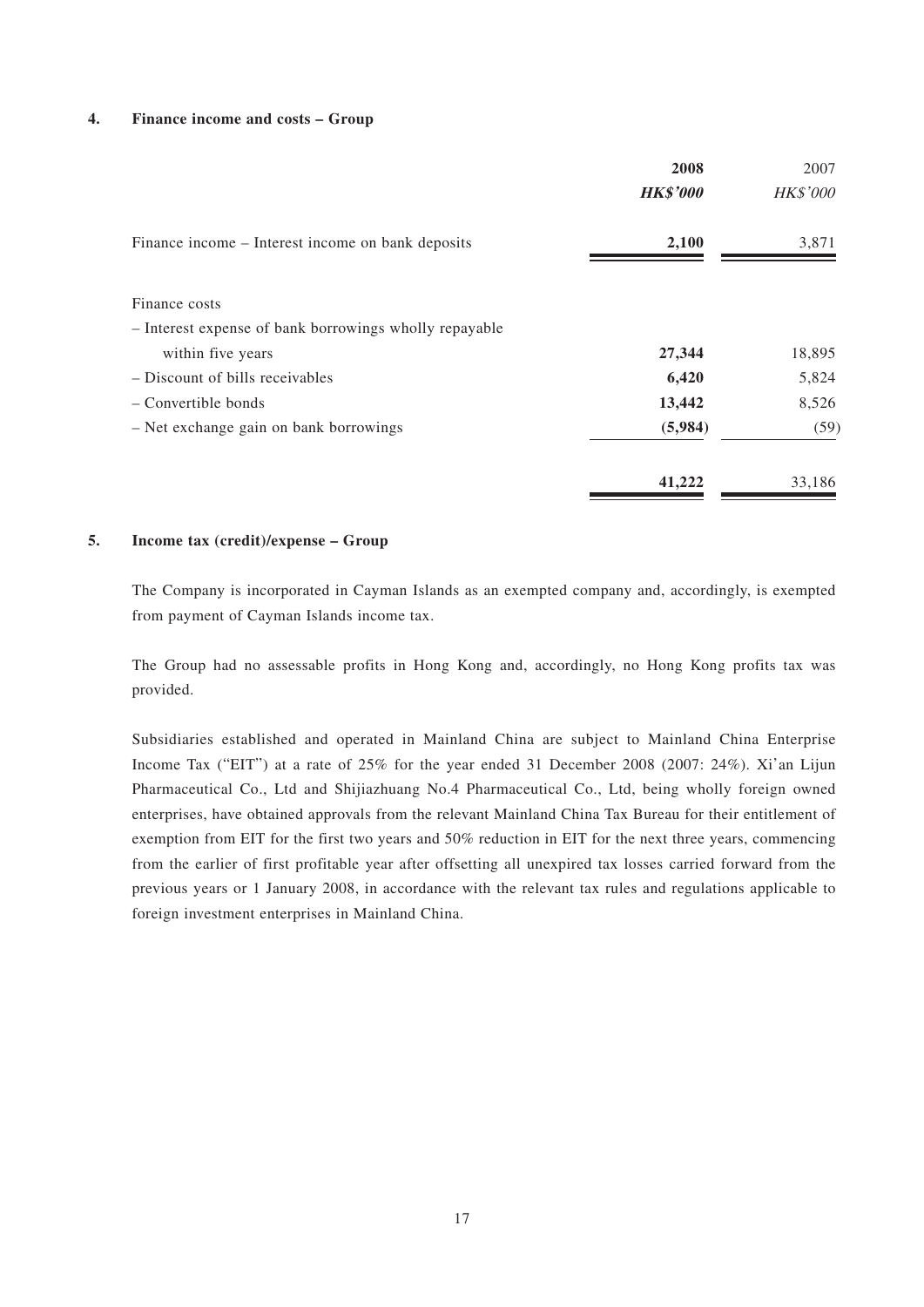The amounts of taxation (credited)/charged to the consolidated income statement represent:

|                                                                | 2008            | 2007            |
|----------------------------------------------------------------|-----------------|-----------------|
|                                                                | <b>HK\$'000</b> | <b>HK\$'000</b> |
| Current income taxation - Mainland China Enterprise Income Tax | (854)           | 16,432          |
| Deferred taxation                                              | (8,060)         | (3,990)         |
|                                                                | (8,914)         | 12,442          |

The taxation on the Group's profit before taxation differs from the theoretical amount that would arise using EIT rate as follows:

|                                                          | 2008            | 2007            |
|----------------------------------------------------------|-----------------|-----------------|
|                                                          | <b>HK\$'000</b> | <b>HK\$'000</b> |
| Profit before income tax                                 | 93,282          | 132,002         |
| Tax calculated at the weighted average domestic tax rate |                 |                 |
| applicable to the subsidiaries                           | 23,321          | 31,681          |
| Tax exemption and reduction                              | (18, 589)       | (20, 171)       |
| Write-back of unnecessary provision                      | (16,090)        |                 |
| Expenses not deductible                                  | 2,444           | 1,292           |
| Others                                                   |                 | (360)           |
| Tax (credit)/expense                                     | (8,914)         | 12,442          |
| Effective tax rate                                       | N/A             | 9.4%            |

Provision of EIT of HK\$16,090,000 in respect of the period from 2000 to 2004 has been written back as such provision is no longer considered as necessary.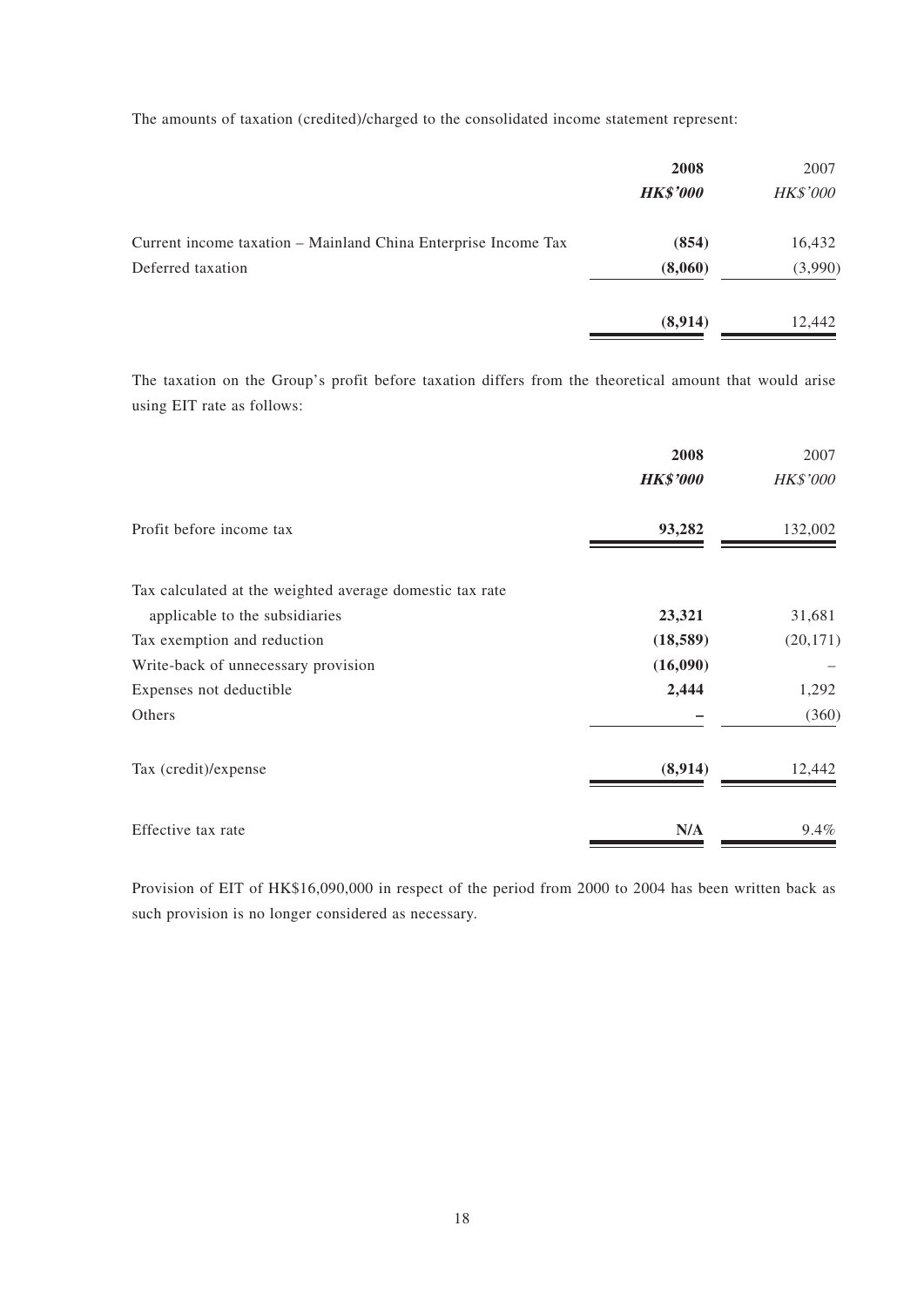#### **6. Earnings per share – Group**

#### **(a) Basic**

Basic earnings per share are calculated by dividing the profit attributable to equity holders of the Company by the weighted average number of ordinary shares in issue during the year.

|                                                           | 2008            | 2007            |
|-----------------------------------------------------------|-----------------|-----------------|
|                                                           | <b>HK\$'000</b> | <b>HK\$'000</b> |
| Profit attributable to equity holders of the Company      | 102,106         | 119,530         |
| Weighted average number of ordinary shares in issue after |                 |                 |
| adjustment for the sub-division of shares (thousands)     | 2,026,842       | 1,734,867       |
| Basic earnings per share (HK\$ per share)                 | 0.050           | 0.069           |

#### **(b) Diluted**

Diluted earnings per share is calculated after adjusting the weighted average number of ordinary shares outstanding to assume conversion of all dilutive potential ordinary shares. The Company has only two categories of dilutive potential ordinary shares: convertible bonds and share options. For convertible bonds, it is assumed that they have been converted into ordinary shares since the beginning of the year or date of issuance (whichever is later) and, consequently the net profit is adjusted to eliminate the relevant interest expense together with the related tax effect. For outstanding share options, a calculation is made in order to determine the number of shares that could have been acquired at fair value (determined as the average market price of the Company's shares in the relevant periods) based on the market values of the subscription rights attached to outstanding share options. The number of shares calculated as above is compared with the number of shares that would have been issued assuming the exercise of the share options.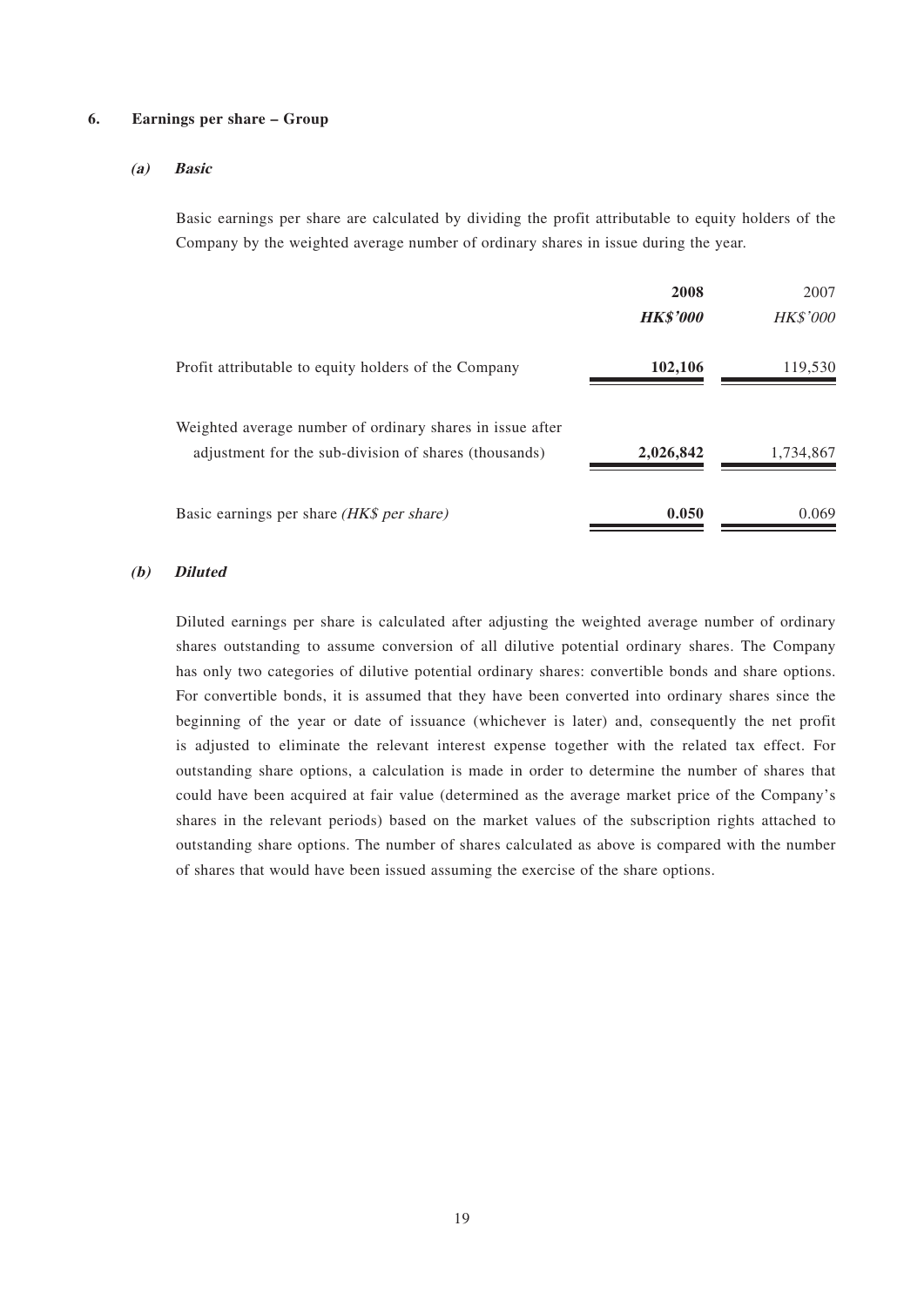|                                                                    | 2008            | 2007            |
|--------------------------------------------------------------------|-----------------|-----------------|
|                                                                    | <b>HK\$'000</b> | <b>HK\$'000</b> |
| Profit attributable to equity holders of the Company               | 102,106         | 119,530         |
| Interest expense on convertible debt (net of tax)                  |                 | 8,526           |
| Profit used to determine diluted earnings per share                | 102,106         | 128,056         |
| Weighted average number of ordinary shares in issue<br>(thousands) | 2,026,842       | 1,734,867       |
| Adjustment for conversion of convertible bonds                     |                 |                 |
| (thousands)                                                        |                 | 178,875         |
| Adjustment for share options (thousands)                           |                 |                 |
| Weighted average number of ordinary shares for                     |                 |                 |
| diluted earnings per share (thousands)                             | 2,026,842       | 1,913,742       |
| Diluted earnings per share (HK\$ per share)                        | 0.050           | 0.067           |

During the year ended 31 December 2008, the dilutive effects of convertible bonds and share options are anti-dilutive and therefore not included in the above calculation.

#### **7. Dividends**

|                                                       | 2008<br><b>HK\$'000</b> | 2007<br>HK\$'000 |
|-------------------------------------------------------|-------------------------|------------------|
| Interim dividend of HK\$0.006 (2007: HK\$0.01         |                         |                  |
| (after the sub-division)) per ordinary share          | 12,162                  | 20,074           |
| Proposed final dividend of HK\$0.01 (2007: HK\$0.006) |                         |                  |
| per ordinary share                                    | 20,270                  | 12,162           |
|                                                       | 32,432                  | 32,236           |

The directors recommend the payment of a final dividend of HK\$0.01 per ordinary share, totaling HK\$20,270,000 in respect of the year ended 31 December 2008. Such a dividend is to be approved by the Company's shareholders at the upcoming Annual General Meeting. The proposed dividend has not been reflected as a dividend payable in these financial statements, but will be reflected as an appropriation of retained earnings for the year ending 31 December 2009.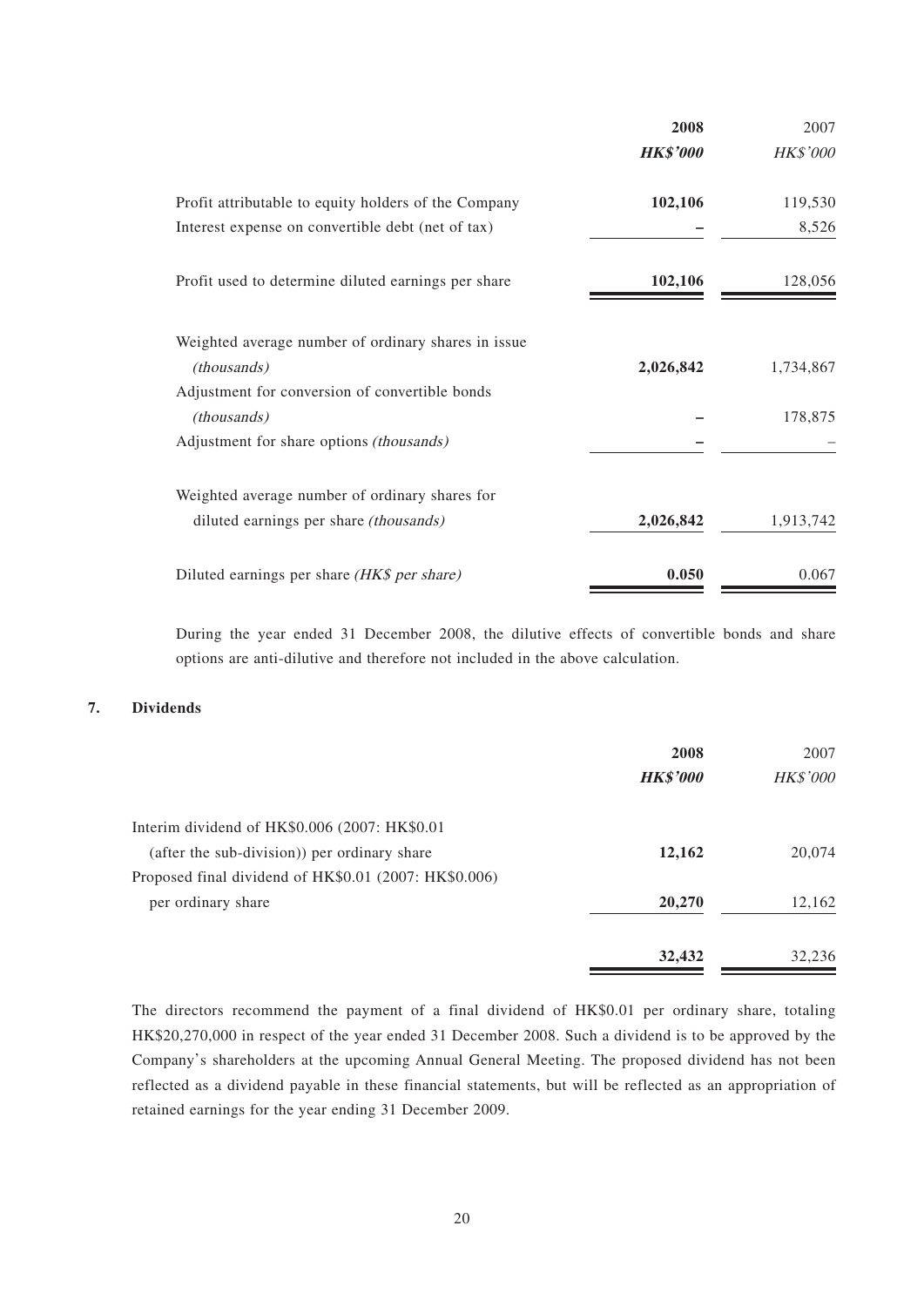#### **8. Trade and bills receivables – Group**

|                                | 2008            | 2007            |
|--------------------------------|-----------------|-----------------|
|                                | <b>HK\$'000</b> | <b>HK\$'000</b> |
| Trade and bills receivables    | 436,868         | 341,553         |
| Less: provision for impairment | (22, 765)       | (10, 747)       |
|                                | 414,103         | 330,806         |

The Group generally requires its customers to settle sales invoices within 3 months. Ageing analysis of trade and bills receivables is as follows:

|                   | 2008            | 2007     |
|-------------------|-----------------|----------|
|                   | <b>HK\$'000</b> | HK\$'000 |
| Within 3 months   | 317,027         | 265,274  |
| 4 to 6 months     | 68,229          | 47,206   |
| 7 to 12 months    | 33,018          | 22,885   |
| 1 to 2 years      | 16,547          | 4,086    |
| 2 to 3 years      | 1,351           | 630      |
| More than 3 years | 696             | 1,472    |
|                   | 436,868         | 341,553  |
|                   |                 |          |

### **9. Trade and bills payable – Group**

|                | 2008            | 2007     |
|----------------|-----------------|----------|
|                | <b>HK\$'000</b> | HK\$'000 |
| Trade payables | 134,996         | 124,050  |
| Bills payable  | 8,050           | 13,883   |
|                | 143,046         | 137,933  |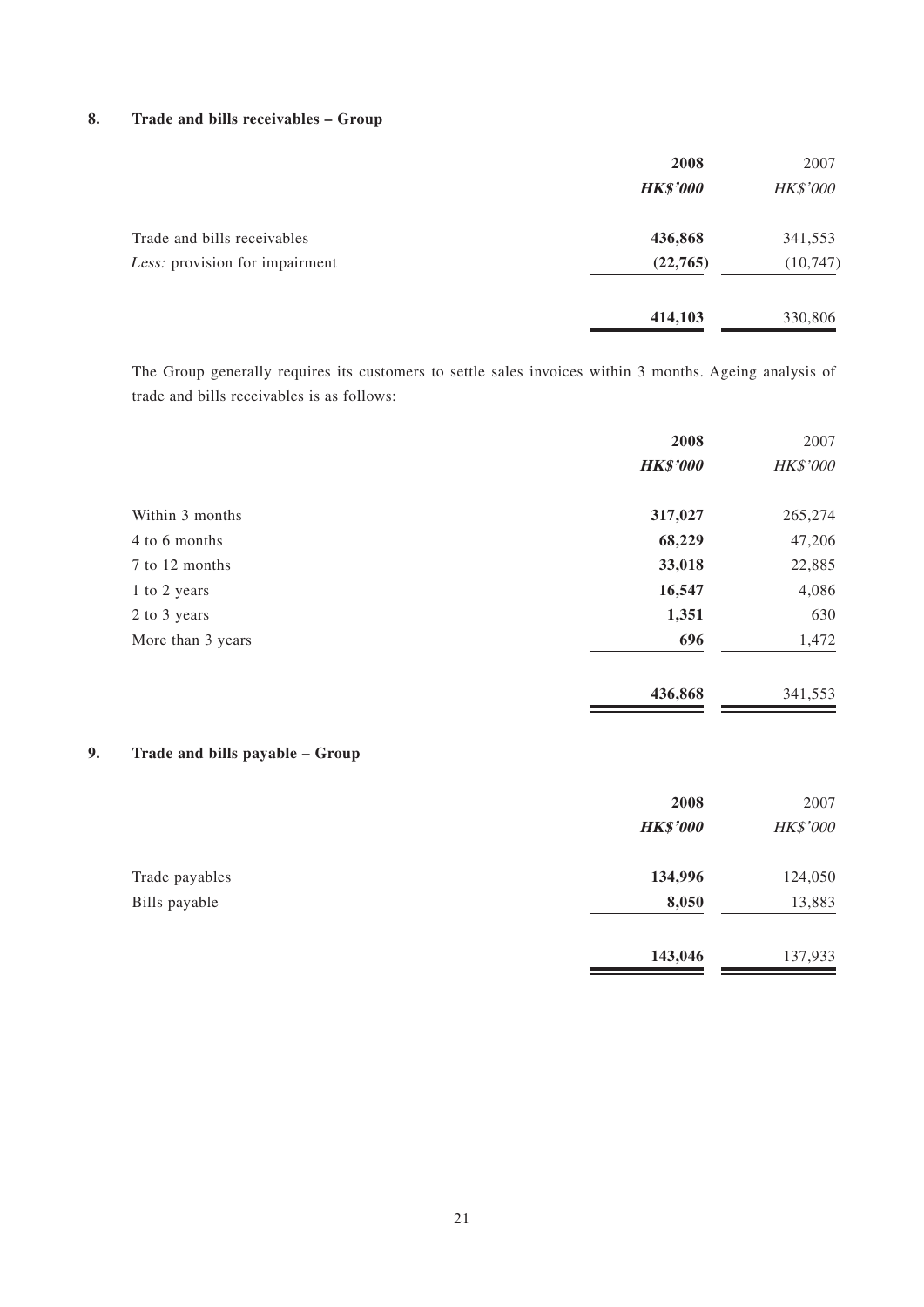The ageing analysis of the trade and bills payables is as follows:

|                   | 2008            | 2007     |
|-------------------|-----------------|----------|
|                   | <b>HK\$'000</b> | HK\$'000 |
| Within 3 months   | 108,658         | 98,344   |
| 4 to 6 months     | 18,929          | 21,272   |
| 7 to 12 months    | 6,648           | 5,068    |
| 1 to 3 years      | 6,234           | 11,352   |
| More than 3 years | 2,577           | 1,897    |
|                   | 143,046         | 137,933  |

### **10. Expense by nature – Group**

|                                                               | 2008            | 2007      |
|---------------------------------------------------------------|-----------------|-----------|
|                                                               | <b>HK\$'000</b> | HK\$'000  |
| Raw materials and consumables used                            | 655,377         | 432,700   |
| Changes in inventories of finished goods and work in progress | (15, 051)       | (20, 638) |
| Staff costs                                                   |                 |           |
| - Wages and salaries                                          | 161,764         | 106,402   |
| - Pension costs                                               | 15,327          | 19,060    |
| - Welfare expenses                                            | 30,927          | 24,676    |
| - Share-based compensation                                    | 15,346          |           |
| Sales commission                                              | 151,162         | 130,528   |
| Utility expenses                                              | 82,005          | 62,820    |
| Advertising expenses                                          | 70,589          | 58,245    |
| Travelling, meeting and entertainment expense                 | 40,855          | 31,012    |
| Operating leases rental expense                               | 12,429          | 10,508    |
| Research and development expenses                             | 9,409           | 5,589     |
| Depreciation of property, plant and equipment                 | 68,250          | 47,465    |
| Provision for/(Reversal of) impairment of inventories         | 6,601           | (82)      |
| Provision for impairment of receivables                       | 13,699          | 1,641     |
| Amortisation of intangible assets                             | 17,081          | 2,305     |
| Amortisation of land use rights                               | 1,861           | 1,105     |
| Auditors' remuneration                                        | 3,387           | 3,262     |
| Loss on disposals of property, plant and equipment            | 1,813           | 1,219     |
| Others                                                        | 131,573         | 84,651    |
|                                                               |                 |           |
| Total cost of sales, selling and marketing costs and          |                 |           |

| general and administrative expenses | 1,474,404 | 1,002,468 |
|-------------------------------------|-----------|-----------|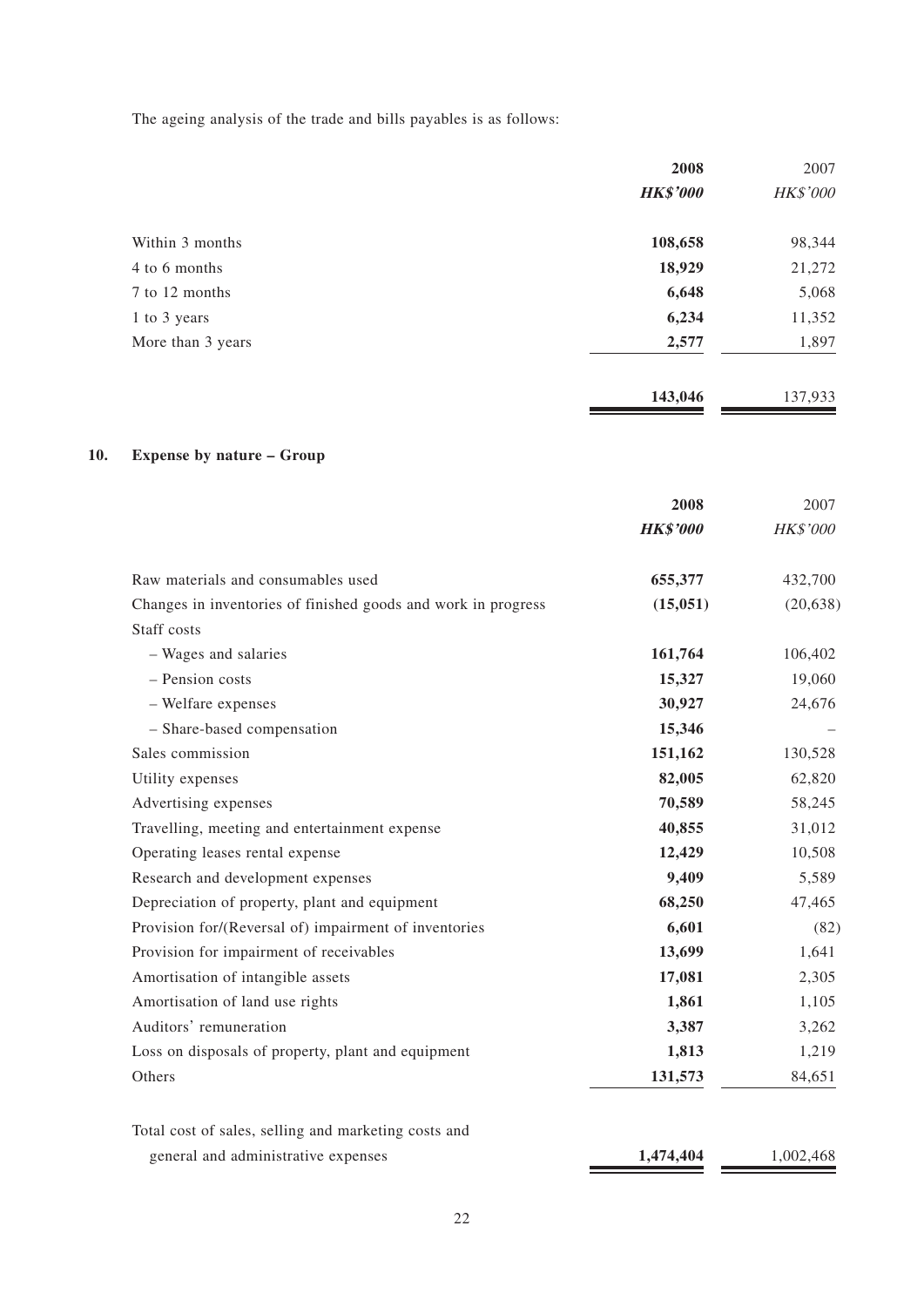## **LIQUIDITY AND FINANCIAL RESOURCES**

The Group primarily finances its working capital and other capital requirements by net cash generated from operating activities and resorts to external financing including both longterm and short-term bank borrowings from time to time in case the operating cash flow is insufficient to meet the capital requirements.

As at 31 December 2008, the cash and cash equivalents aggregated to HK\$219,453,000 (2007: HK\$98,983,000), comprising HK\$40,510,000 (2007: HK\$13,698,000) of cash and cash equivalents denominated in Hong Kong dollars, HK\$176,030,000 (2007: HK\$83,989,000) in RMB and HK\$2,913,000 (2007: HK\$1,296,000) in other currencies.

As at 31 December 2008, the Group has restricted deposits amounting to HK\$16,232,000 (2007: HK\$42,976,000) as guarantee of the bank borrowings, payables for property, plant and equipment and bills payables.

The carrying amounts of the borrowings (including convertible bonds) amounted to HK\$723,112,000 (2007: HK\$523,994,000) as at 31 December 2008, comprising HK\$159,500,000 (2007: HK\$133,000,000) of borrowings denominated in Hong Kong dollars and HK\$563,612,000 (2007: HK\$390,994,000) in RMB.

Gearing ratio (defined as bank borrowings and convertible bonds less pledged bank deposits and cash and cash equivalents divided by total equity less minority interests) increased from 32.0% as at 31 December 2007 to 35.6% as at 31 December 2008.

Current ratio (defined as current assets divided by current liabilities) decreased from 1.25 as at 31 December 2007 to 1.04 as at 31 December 2008.

### **FOREIGN EXCHANGE RISK**

Majority of the Group's businesses are operated in the PRC and are denominated in RMB and HK dollar. The Group is of the opinion that its exposure to foreign exchange rate risk is limited.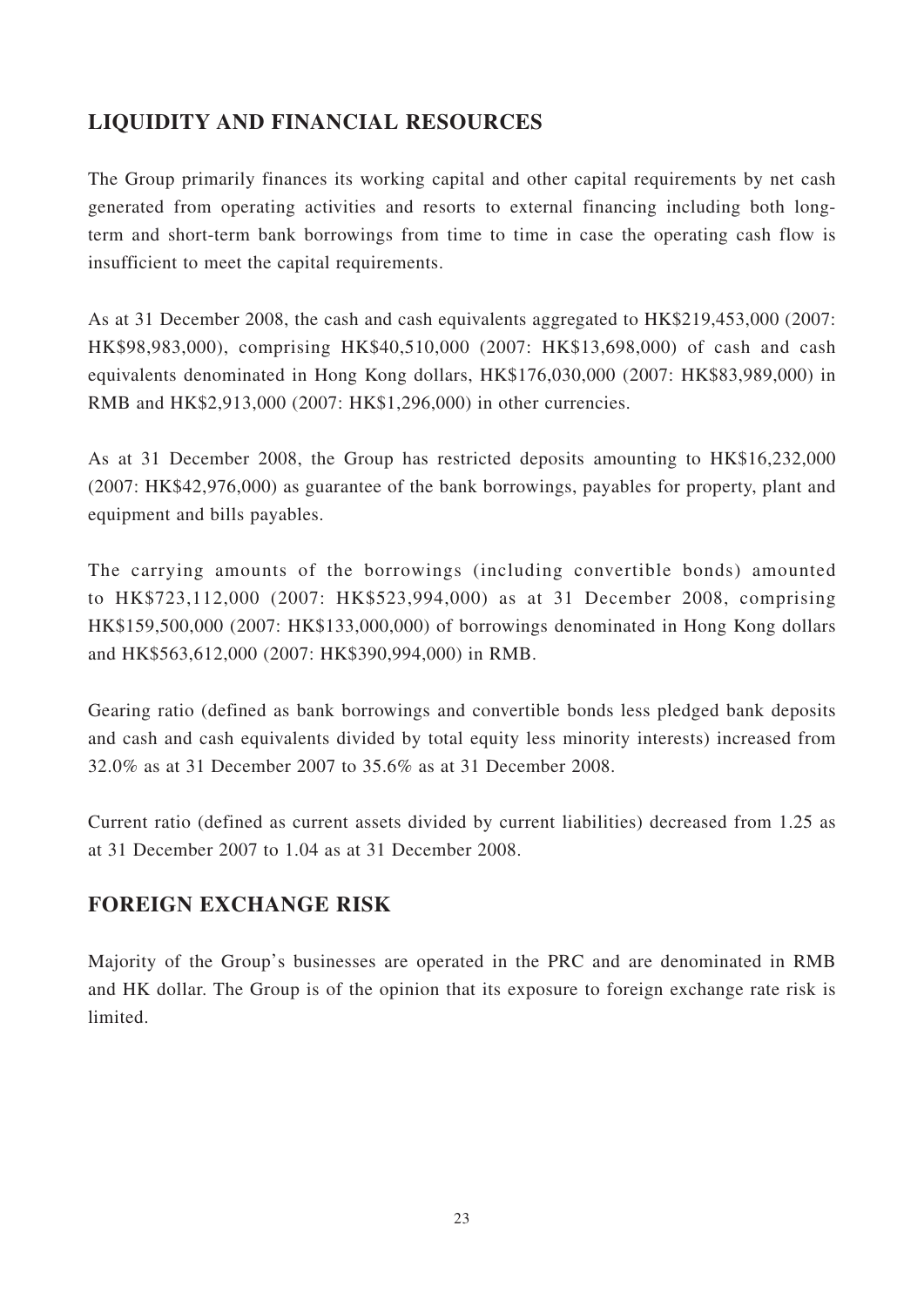## **PLEDGE OF ASSETS**

As at 31 December 2008, the net book amount of the Group's land use right of HK\$55,881,000 (2007: HK\$57,927,000), the net book amount of the Group's buildings, plant and machineries of HK\$245,190,000 (2007: HK\$204,213,000) and restricted deposits of HK\$16,232,000 (2007: HK\$42,976,000) were pledged as collateral for the Group's bank borrowings, payables for property, plant and equipment and bills payables.

## **CONTINGENT LIABILITIES**

As at 31 December 2008, the Group did not have any significant contingent liabilities.

## **SHAANXI LIJUN MODERN CHINESE MEDICINE CO., LTD.**

In June 2008, Xi'an Lijun had sold its entire interests of 80.675% in Shaanxi Lijun Modern Chinese Medicine Co., Ltd..

### **EXCHANGE RATE**

As at 2008 and 2007, the exchange rates of converting HK\$ into RMB (as calculated in HK\$) were:

| 1 January 2007   | 1.00467 |
|------------------|---------|
| 31 December 2007 | 0.93638 |
| 31 December 2008 | 0.88189 |

### **PURCHASE, SALE OR REDEMPTION OF SECURITIES**

The Company has not redeemed any of its Shares during the year.

Save for the allotment and issuance of an aggregate of 7,351,016 shares of the Company due to conversion of convertible bond issued on 30 May 2007, neither the Company nor any of its subsidiaries has purchased or sold any of the Company's listed securities for the year ended 31 December 2008.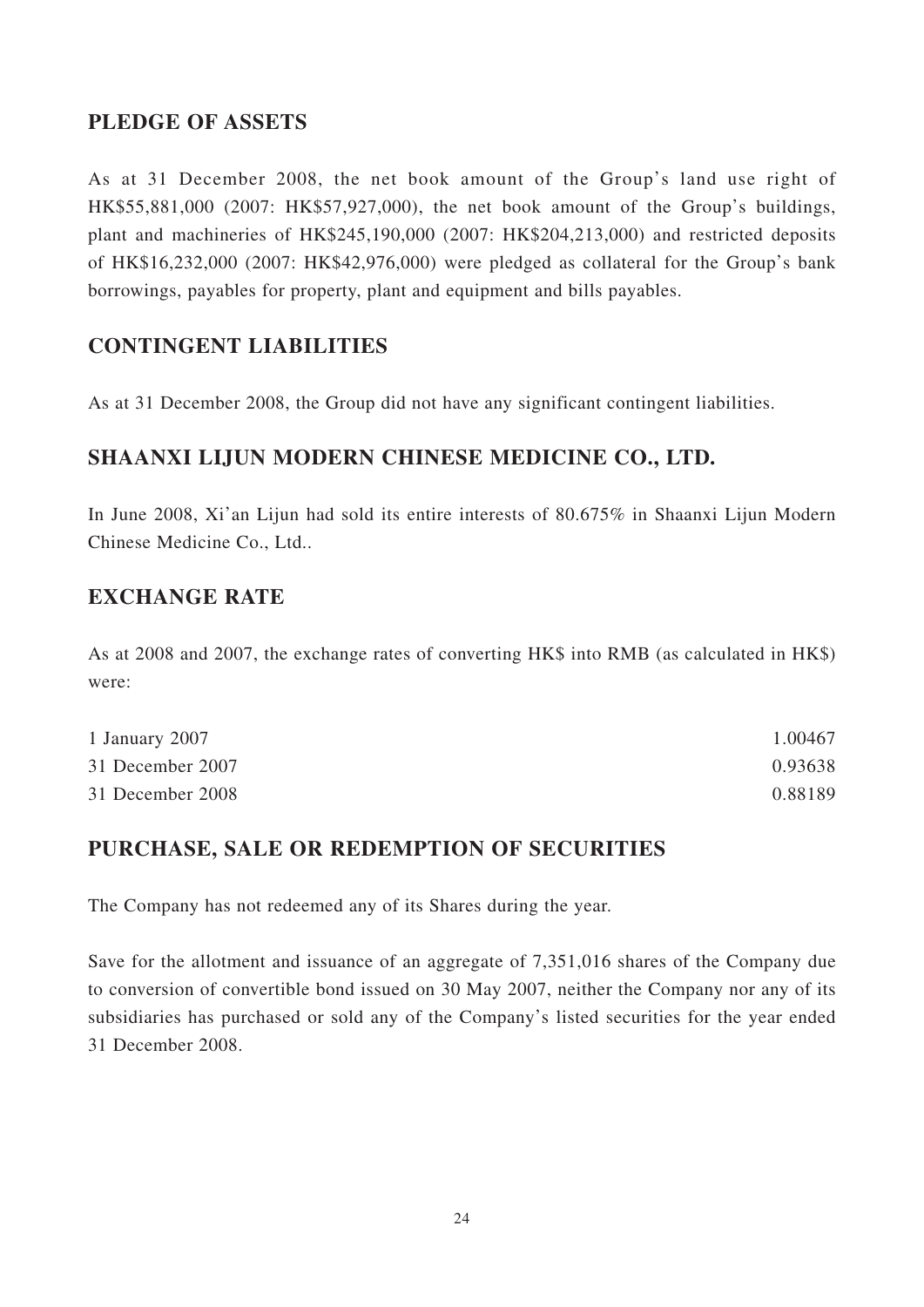### **SHARE OPTION SCHEME**

The Group has adopted a share option scheme, which will remain in force for 3 years up to August 2011.

In August 2008, share options were granted to certain directors and employees to subscribe 100,000,000 shares in the Company at an exercise price of HK\$0.7 per share, exercisable from August 2008 to August 2011.

The fair value of the share options granted, determined using the Binomial valuation model, was appropriately HK\$15,346,000.

Share options outstanding have the following expiry date and exercise price:

| <b>Expiry date</b> | <b>Exercise price</b> | <b>Share options</b>    |      |
|--------------------|-----------------------|-------------------------|------|
|                    | per share             | 2008                    | 2007 |
|                    | HK\$                  | $\boldsymbol{\it v000}$ | '000 |
| 6 August 2011      | 0.7                   | 100,000                 |      |

### **SUFFICIENCY OF PUBLIC FLOAT**

Based on the information that is publicly available to the Company and within the knowledge of the Directors, it is confirmed that a sufficient public float of more than 25% of the issued capital of the Company has been maintained as at the date of this announcement, being 24 April 2009, and at all times during the year ended 31 December 2008.

## **MODEL CODE FOR SECURITIES TRANSACTIONS BY DIRECTORS**

The Board has adopted a code of conduct regarding Directors' securities transactions on terms no less exacting than the required standard set out in the Model Code for Securities Transactions by Directors of Listed Issuers as set out in Appendix 10 to the Listing Rules. All Directors have confirmed that there were not any non-compliance with the standard set out in the Model Code and the Company's code of conduct regarding Directors' securities transactions during the year ended 31 December 2008.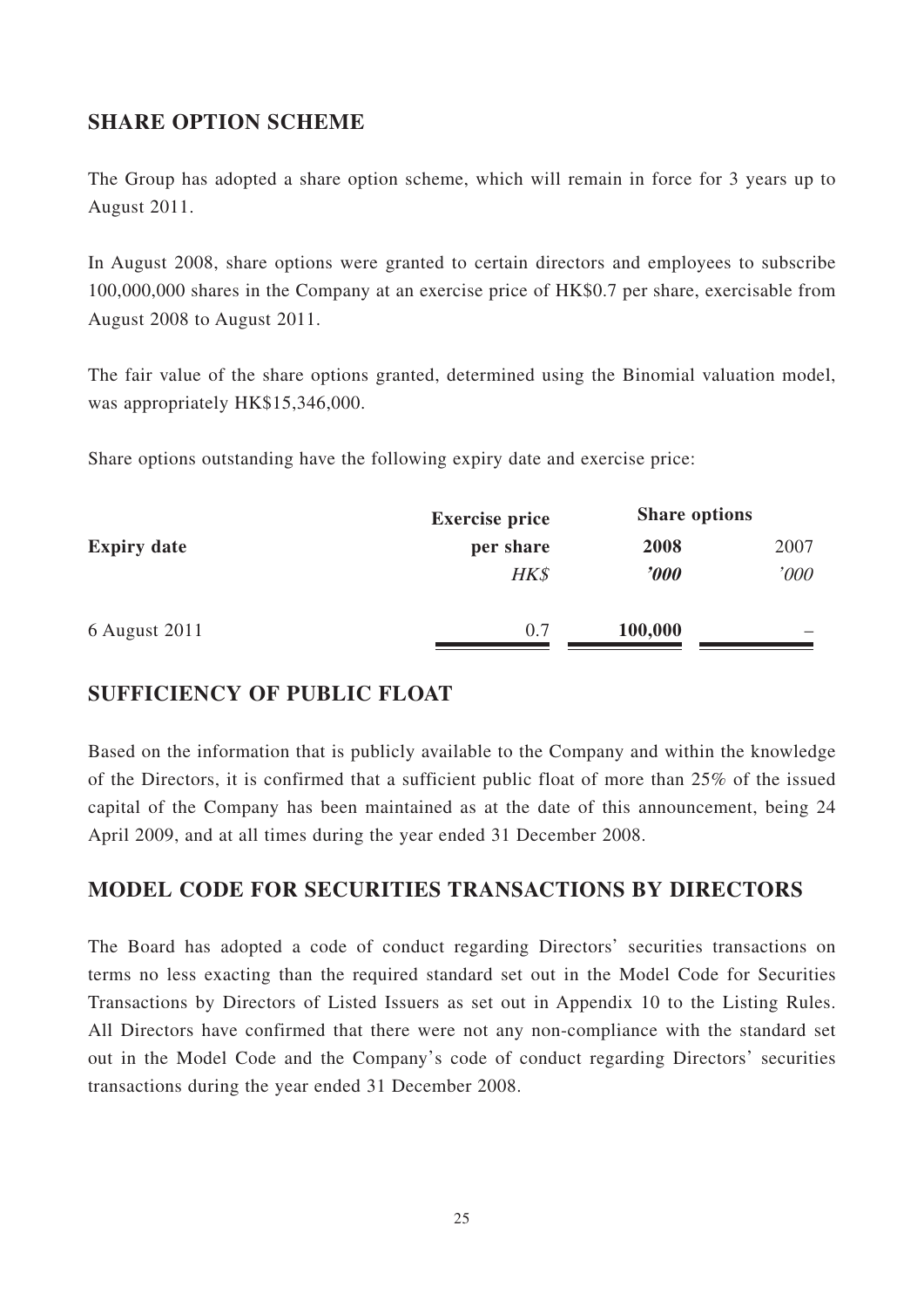### **DIVIDENDS**

An interim dividend of HK\$0.006 per share was declared on 16 September 2008 and paid on 3 November 2008.

The Directors recommend the payment of a final dividend of HK\$0.01 per share which, together with the interim dividend of HK\$0.006 per share, will result in total dividends of HK\$0.016 (2007: HK\$0.016) per share for the year ended 31 December 2008. The final dividend is subject to approval by the shareholders at the annual general meeting to be held on 5 June 2009 and payable on 26 June 2009 if it is approved.

# **COMPLIANCE WITH THE CODE ON CORPORATE GOVERNANCE PRACTICES**

The Company applied the principles and complied with all requirements of the Code on Corporate Governance Practices ("CG Code") contained in Appendix 14 to the Listing Rules. During the year, the Company has complied with the applicable Code Provisions set out in the CG Code.

### **AUDIT COMMITTEE**

The audit committee of the Company has reviewed the Group's annual results for the year ended 31 December 2008 in conjunction with the Group's external auditors.

The figures in respect of the preliminary announcement of the Group's results for the year ended 31 December 2008 have been agreed by the Company's auditor, PricewaterhouseCoopers, to the amounts set out in the Group's consolidated financial statements for the year. The work performed by PricewaterhouseCoopers in this respect did not constitute an assurance engagement in accordance with Hong Kong Standards on Auditing, Hong Kong Standards on Review Engagements or Hong Kong Standards on Assurance Engagements issued by the Hong Kong Institute of Certified Public Accountants and consequently no assurance has been expressed by PricewaterhouseCoopers on the preliminary announcement.